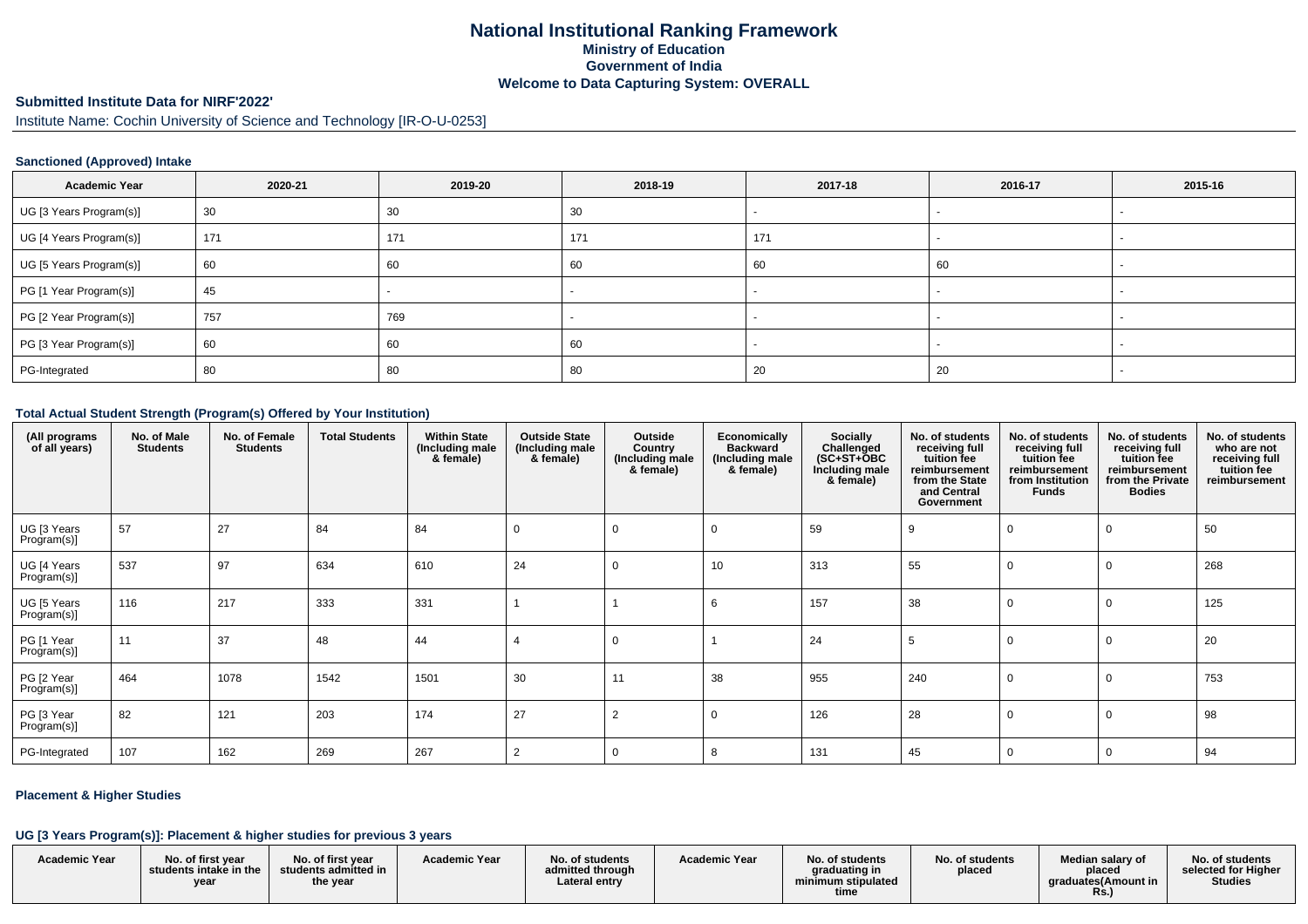| 2016-17 |    | 2017-18 | 2018-19 |  | O(Zero)                                    |  |
|---------|----|---------|---------|--|--------------------------------------------|--|
| 2017-18 |    | 2018-19 | 2019-20 |  | O(Zero)                                    |  |
| 2018-19 | 30 | 2019-20 | 2020-21 |  | 355000(Three lakhs<br>fifty five thousand) |  |

# **UG [4 Years Program(s)]: Placement & higher studies for previous 3 years**

| <b>Academic Year</b> | No. of first year<br>students intake in the<br>year | No. of first year<br>students admitted in<br>the year | <b>Academic Year</b> | No. of students<br>admitted through<br>Lateral entry | <b>Academic Year</b> | No. of students<br>graduating in<br>minimum stipulated<br>time | No. of students<br>placed | Median salary of<br>placed<br>graduates(Amount in<br><b>Rs.</b> ) | No. of students<br>selected for Higher<br><b>Studies</b> |
|----------------------|-----------------------------------------------------|-------------------------------------------------------|----------------------|------------------------------------------------------|----------------------|----------------------------------------------------------------|---------------------------|-------------------------------------------------------------------|----------------------------------------------------------|
| 2015-16              | 171                                                 | 156                                                   | 2016-17              |                                                      | 2018-19              | 115                                                            | -48                       | 450000(Four Lakh and<br>Fifty Thousand<br>Rupees)                 | 17                                                       |
| 2016-17              | 171                                                 | 171                                                   | 2017-18              | J                                                    | 2019-20              | 150                                                            | 55                        | 480000(Four Lakh and<br>Eighty Thousand<br>Rupees)                |                                                          |
| 2017-18              | 171                                                 | 156                                                   | 2018-19              | $\cdot$                                              | 2020-21              | 115                                                            | 72                        | 450000(Four Lakh and<br>Fifty Thousand<br>Rupees)                 | 22                                                       |

## **UG [5 Years Program(s)]: Placement & higher studies for previous 3 years**

| <b>Academic Year</b> | No. of first year<br>students intake in the<br>year | No. of first year<br>students admitted in<br>the year | <b>Academic Year</b> | No. of students<br>admitted through<br>Lateral entry | <b>Academic Year</b> | No. of students<br>graduating in<br>minimum stipulated<br>time | No. of students<br>placed | Median salary of<br>placed<br>graduates(Amount in<br><b>Rs.)</b> | No. of students<br>selected for Higher<br><b>Studies</b> |
|----------------------|-----------------------------------------------------|-------------------------------------------------------|----------------------|------------------------------------------------------|----------------------|----------------------------------------------------------------|---------------------------|------------------------------------------------------------------|----------------------------------------------------------|
| 2014-15              | 58                                                  | 58                                                    | 2015-16              | 0                                                    | 2018-19              | 58                                                             | 20                        | 350000(Three Lakh<br>and Fifty Thousand<br>Rupees)               |                                                          |
| 2015-16              | 60                                                  | 58                                                    | 2016-17              | 0                                                    | 2019-20              | 48                                                             | 33                        | 330000(Three Lakh<br>and Thirty Thousand<br>rupees)              |                                                          |
| 2016-17              | 60                                                  | 62                                                    | 2017-18              | υ                                                    | 2020-21              | 55                                                             | -41                       | 360000(Three Lakh<br><b>Sixty Thousand</b><br>Rupees)            |                                                          |

## **PG [1 Years Program(s)]: Placement & higher studies for previous 3 years**

| <b>Academic Year</b> | No. of first year<br>students intake in the<br>year | No. of first year<br>students admitted in<br>the year | <b>Academic Year</b> | No. of students graduating in minimum<br>stipulated time | No. of students<br>placed | Median salary of<br>placed<br>graduates(Amount in<br>Rs.) | No. of students<br>selected for Higher<br><b>Studies</b> |
|----------------------|-----------------------------------------------------|-------------------------------------------------------|----------------------|----------------------------------------------------------|---------------------------|-----------------------------------------------------------|----------------------------------------------------------|
| 2018-19              | 45                                                  | 34                                                    | 2018-19              | 33                                                       |                           | 0(Zero)                                                   |                                                          |
| 2019-20              | 45                                                  | 39                                                    | 2019-20              | 38                                                       |                           | 240000(Two Lakh and<br>Fourty Thousand<br>Rupees)         |                                                          |
| 2020-21              | 45                                                  | 48                                                    | 2020-21              | 41                                                       |                           | 340000(Three lakh and  <br>Fourty Thousand<br>Rupees)     |                                                          |

## **PG [2 Years Program(s)]: Placement & higher studies for previous 3 years**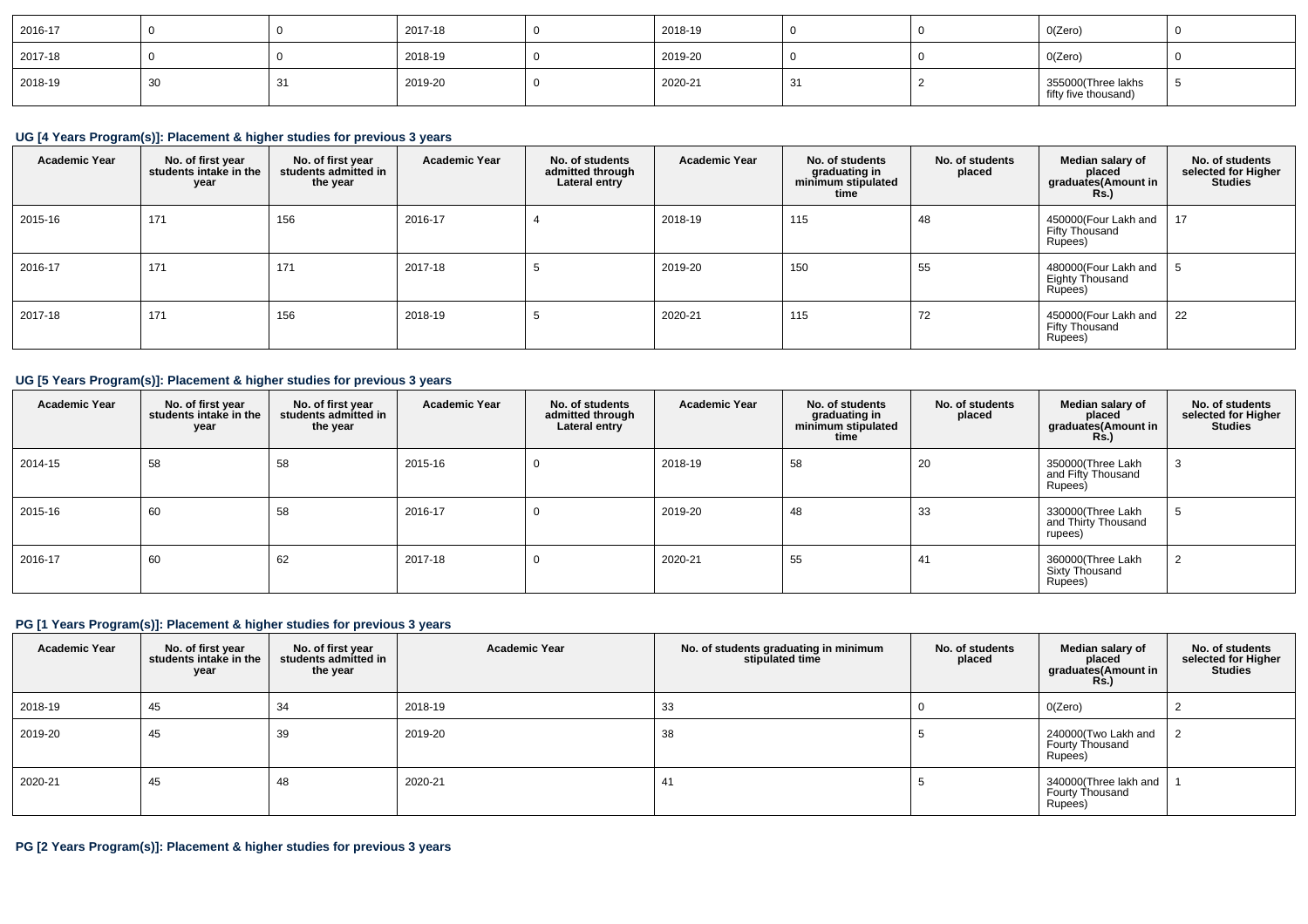| <b>Academic Year</b> | No. of first year<br>students intake in the<br>year | No. of first year<br>students admitted in<br>the year | <b>Academic Year</b> | No. of students graduating in minimum<br>stipulated time | No. of students<br>placed | Median salary of<br>placed<br>graduates(Amount in<br><b>Rs.)</b> | No. of students<br>selected for Higher<br><b>Studies</b> |
|----------------------|-----------------------------------------------------|-------------------------------------------------------|----------------------|----------------------------------------------------------|---------------------------|------------------------------------------------------------------|----------------------------------------------------------|
| 2017-18              | 769                                                 | 694                                                   | 2018-19              | 620                                                      | 150                       | 400000(Four Lakh<br>Rupees)                                      | 57                                                       |
| 2018-19              | 764                                                 | 760                                                   | 2019-20              | 719                                                      | 152                       | 412000(Four lakh and<br>twelve Thousand<br>Rupees)               | 122                                                      |
| 2019-20              | 769                                                 | 741                                                   | 2020-21              | 721                                                      | 149                       | 320000(Three Lakh<br>and twenty thousand<br>Rupees)              | 80                                                       |

## **PG [3 Years Program(s)]: Placement & higher studies for previous 3 years**

| <b>Academic Year</b> | No. of first year<br>students intake in the<br>year | No. of first vear<br>students admitted in<br>the year | <b>Academic Year</b> | No. of students<br>admitted through<br>Lateral entry | <b>Academic Year</b> | No. of students<br>graduating in<br>minimum stipulated<br>time | No. of students<br>placed | Median salary of<br>placed<br>graduates(Amount in<br><b>Rs.)</b> | No. of students<br>selected for Higher<br><b>Studies</b> |
|----------------------|-----------------------------------------------------|-------------------------------------------------------|----------------------|------------------------------------------------------|----------------------|----------------------------------------------------------------|---------------------------|------------------------------------------------------------------|----------------------------------------------------------|
| 2016-17              | 60                                                  | 60                                                    | 2017-18              | 13                                                   | 2018-19              | 70                                                             | 31                        | 360000(Three Lakh<br>and Sixty Thousand<br>Rupees)               |                                                          |
| 2017-18              | 60                                                  | 60                                                    | 2018-19              | 14                                                   | 2019-20              | 68                                                             | 47                        | 336000(Three Lakh<br>and Thirty Six<br>Thousand Rupees)          |                                                          |
| 2018-19              | 60                                                  | 60                                                    | 2019-20              | 12                                                   | 2020-21              | 65                                                             | 28                        | 400000(Four Lakh)                                                |                                                          |

## **PG-Integrated [5 Years Program(s)]: Placement & higher studies for previous 3 years**

| <b>Academic Year</b> | No. of first year<br>students intake in the<br>year | No. of first year<br>students admitted in<br>the year | <b>Academic Year</b> | No. of students graduating in minimum<br>stipulated time | No. of students<br>placed | Median salary of<br>placed<br>graduates(Amount in<br>Rs.) | No. of students<br>selected for Higher<br><b>Studies</b> |
|----------------------|-----------------------------------------------------|-------------------------------------------------------|----------------------|----------------------------------------------------------|---------------------------|-----------------------------------------------------------|----------------------------------------------------------|
| 2014-15              | 20                                                  | 21                                                    | 2018-19              | 15                                                       |                           | O(Zero)                                                   |                                                          |
| 2015-16              | 20                                                  | 20                                                    | 2019-20              | 19                                                       |                           | 480000(Four Lakh and<br>Eighty Thousand<br>Rupees)        |                                                          |
| 2016-17              | 20                                                  |                                                       | 2020-21              | 13                                                       |                           | O(Zero)                                                   |                                                          |

### **Ph.D Student Details**

| Ph.D (Student pursuing doctoral program till 2020-21 Students admitted in the academic year 2020-21 should not be entered here.) |                                                            |                       |         |  |  |  |  |
|----------------------------------------------------------------------------------------------------------------------------------|------------------------------------------------------------|-----------------------|---------|--|--|--|--|
|                                                                                                                                  |                                                            | <b>Total Students</b> |         |  |  |  |  |
| Full Time                                                                                                                        |                                                            | 585                   |         |  |  |  |  |
| Part Time                                                                                                                        | 301                                                        |                       |         |  |  |  |  |
|                                                                                                                                  | No. of Ph.D students graduated (including Integrated Ph.D) |                       |         |  |  |  |  |
|                                                                                                                                  | 2020-21                                                    | 2019-20               | 2018-19 |  |  |  |  |
| Full Time<br>77<br>78<br>98                                                                                                      |                                                            |                       |         |  |  |  |  |
| Part Time<br>117<br>72<br>97                                                                                                     |                                                            |                       |         |  |  |  |  |
| PG (Student pursuing MD/MS/DNB program till 2020-21 Students admitted in the academic year 2021 - 22 should not be entered here) |                                                            |                       |         |  |  |  |  |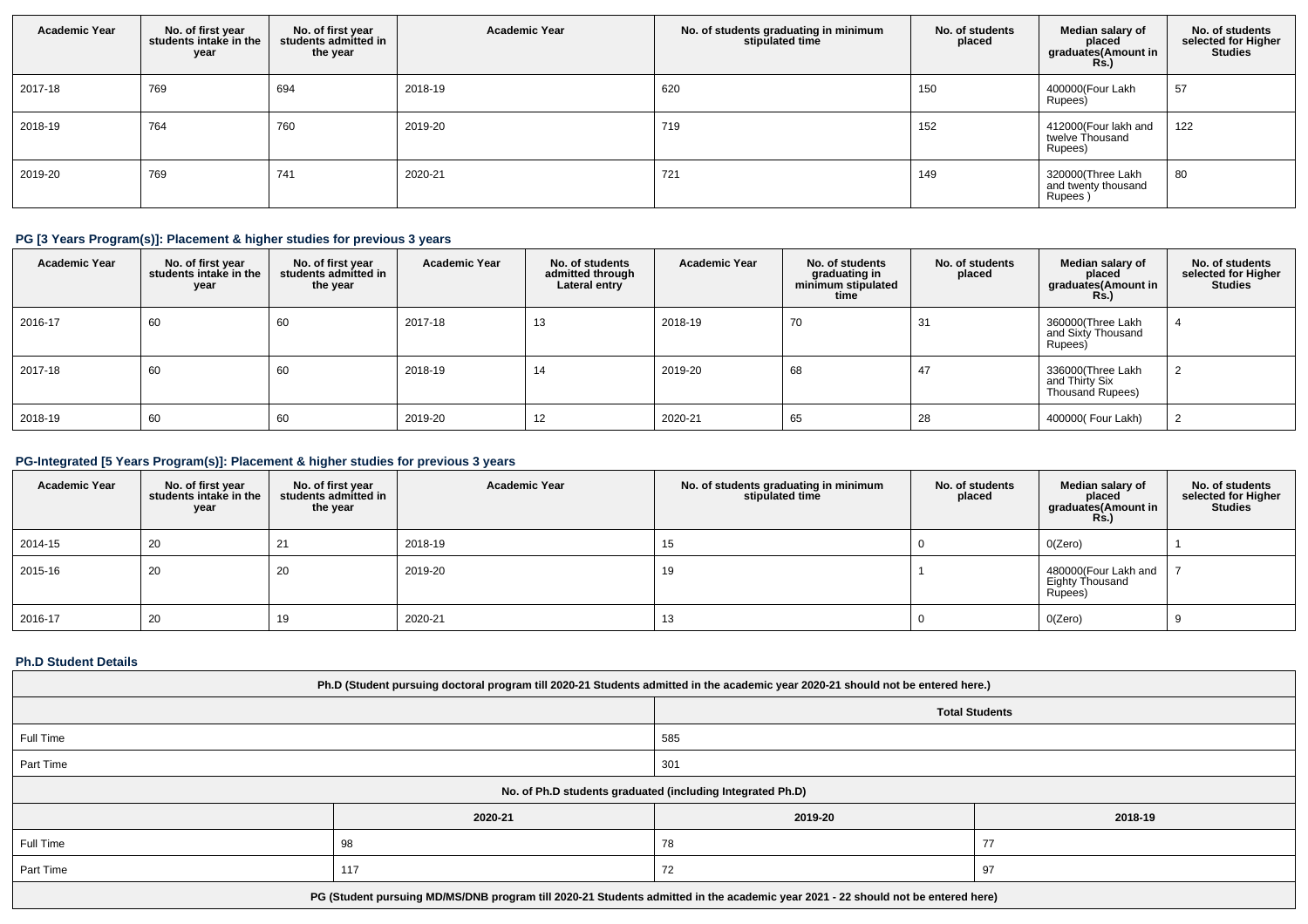|                                                      | Number of students pursuing PG (MD/MS/DNB) program |  |  |  |  |  |  |  |
|------------------------------------------------------|----------------------------------------------------|--|--|--|--|--|--|--|
| No. of students Graduating in PG (MD/MS/DNB) program |                                                    |  |  |  |  |  |  |  |
| 2020-21                                              | 2018-19<br>2019-20                                 |  |  |  |  |  |  |  |
|                                                      |                                                    |  |  |  |  |  |  |  |

#### **Online Education**

| 1. Does all programs/courses were completed on time.                                                        |     | Yes                                                                                                                                                                                                                                                                                                                                                                                                                                                                                                                                                                                                                                                                                                                                                                                                                                                                                                                                                                                                                                                                                                                                                                                                                                                                                                                                                                                                                                                                                                                                                                                                                                                                                                                                                                                                                                                                                                                                                                                                                                                                                                                                                                                                                                                                                                                                                                                                                                                                                                                                                                                                                                |                                                |
|-------------------------------------------------------------------------------------------------------------|-----|------------------------------------------------------------------------------------------------------------------------------------------------------------------------------------------------------------------------------------------------------------------------------------------------------------------------------------------------------------------------------------------------------------------------------------------------------------------------------------------------------------------------------------------------------------------------------------------------------------------------------------------------------------------------------------------------------------------------------------------------------------------------------------------------------------------------------------------------------------------------------------------------------------------------------------------------------------------------------------------------------------------------------------------------------------------------------------------------------------------------------------------------------------------------------------------------------------------------------------------------------------------------------------------------------------------------------------------------------------------------------------------------------------------------------------------------------------------------------------------------------------------------------------------------------------------------------------------------------------------------------------------------------------------------------------------------------------------------------------------------------------------------------------------------------------------------------------------------------------------------------------------------------------------------------------------------------------------------------------------------------------------------------------------------------------------------------------------------------------------------------------------------------------------------------------------------------------------------------------------------------------------------------------------------------------------------------------------------------------------------------------------------------------------------------------------------------------------------------------------------------------------------------------------------------------------------------------------------------------------------------------|------------------------------------------------|
| 2. Measures taken to complete the syllabus of courses and programs.                                         |     | All academic programs of the University were offered in regular offline mode till March 2020 and all these courses were switched<br>to online mode during the lock down period which was declared due to the Pandemic outbreak. F<br>learning platform MOODLE is being used (https://moodle.cusat.ac.in/). Initially, a survey was conducted to assess the digital<br>readiness of the students to commence the classes in online mode.<br>In addition to MOODLE, faculty members conduct live lectures through online platforms such as Google Meet, ZOOM, Google<br>classrooms etc. To make online education interactive, faculty members regularly communicate with the students through the mediums such as telephone call, email, whatsapp chats etc. which also help the students to express t<br>Students are also encouraged to participate in courses in platforms such as SWAYAM, NPTEL, COURSERA etc.<br>Coverage of syllabus was ensured using a variety of measures. All live classes were as per the weekly timetable planned and<br>approved at the start of the semester by the Department Council. This facilitated proper session plan by the teachers leading to<br>timely completion of the syllabus.<br>To assess the progress of teaching learning in online mode, departments regularly convene faculty meetings and assess status<br>of progress. Moreover, remedial classes are arranged for slow learners.<br>Along with the classes, continuous internal evaluations in the form of assignments, tests, seminars etc. were also conducted.<br>Subsequently, the end semester examination was conducted by the University as per the academic calendar.<br>In a nut shell, following measures were initiated to ensure timely completion of courses:<br>?For every subject, classes are conducted seamlessly through online mode during the pandemic period<br>?Ensured that necessary infrastructure is set up in very quick time so that faculty members could conduct classes online.<br>?Ensured that all students can access online lectures and materials.<br>?Virtual Laboratory sessions were conducted during the pandemic period.<br>?Frequent doubt clearing sessions are conducted by the respective faculties.<br>?In order to complete the classes in time, most of the teachers have not availed the vacation.<br>?Continuous internal assessment through assignments, tests, seminars etc.<br>?To ensure quality, viva voce were conducted immediately after each online examination.<br>?Swift switchover and adaptation to online mode of education including conduct of examinations. |                                                |
| 3. The period of delay in completion of syllabus (in months).                                               |     | $\Omega$                                                                                                                                                                                                                                                                                                                                                                                                                                                                                                                                                                                                                                                                                                                                                                                                                                                                                                                                                                                                                                                                                                                                                                                                                                                                                                                                                                                                                                                                                                                                                                                                                                                                                                                                                                                                                                                                                                                                                                                                                                                                                                                                                                                                                                                                                                                                                                                                                                                                                                                                                                                                                           |                                                |
| 4. The period of delay in conducting exams (in months).                                                     |     | $\Omega$                                                                                                                                                                                                                                                                                                                                                                                                                                                                                                                                                                                                                                                                                                                                                                                                                                                                                                                                                                                                                                                                                                                                                                                                                                                                                                                                                                                                                                                                                                                                                                                                                                                                                                                                                                                                                                                                                                                                                                                                                                                                                                                                                                                                                                                                                                                                                                                                                                                                                                                                                                                                                           |                                                |
| <b>Portal Name</b><br>No. of students offered online courses which have credit<br>transferred to transcript |     | Total no, of online courses which have credit transferred<br>to the transcript                                                                                                                                                                                                                                                                                                                                                                                                                                                                                                                                                                                                                                                                                                                                                                                                                                                                                                                                                                                                                                                                                                                                                                                                                                                                                                                                                                                                                                                                                                                                                                                                                                                                                                                                                                                                                                                                                                                                                                                                                                                                                                                                                                                                                                                                                                                                                                                                                                                                                                                                                     | Total no. of credits transferred to transcript |
| Swayam                                                                                                      | 92  |                                                                                                                                                                                                                                                                                                                                                                                                                                                                                                                                                                                                                                                                                                                                                                                                                                                                                                                                                                                                                                                                                                                                                                                                                                                                                                                                                                                                                                                                                                                                                                                                                                                                                                                                                                                                                                                                                                                                                                                                                                                                                                                                                                                                                                                                                                                                                                                                                                                                                                                                                                                                                                    | 9                                              |
| Moodle                                                                                                      | 646 | 32                                                                                                                                                                                                                                                                                                                                                                                                                                                                                                                                                                                                                                                                                                                                                                                                                                                                                                                                                                                                                                                                                                                                                                                                                                                                                                                                                                                                                                                                                                                                                                                                                                                                                                                                                                                                                                                                                                                                                                                                                                                                                                                                                                                                                                                                                                                                                                                                                                                                                                                                                                                                                                 | 97                                             |
| Google meet, Google Class room and Zoom<br>3290                                                             |     | 327                                                                                                                                                                                                                                                                                                                                                                                                                                                                                                                                                                                                                                                                                                                                                                                                                                                                                                                                                                                                                                                                                                                                                                                                                                                                                                                                                                                                                                                                                                                                                                                                                                                                                                                                                                                                                                                                                                                                                                                                                                                                                                                                                                                                                                                                                                                                                                                                                                                                                                                                                                                                                                | 852                                            |
| 5. No. of courses developed and available online on Swayam platform by your institution faculty             |     | 16                                                                                                                                                                                                                                                                                                                                                                                                                                                                                                                                                                                                                                                                                                                                                                                                                                                                                                                                                                                                                                                                                                                                                                                                                                                                                                                                                                                                                                                                                                                                                                                                                                                                                                                                                                                                                                                                                                                                                                                                                                                                                                                                                                                                                                                                                                                                                                                                                                                                                                                                                                                                                                 |                                                |

### **Financial Resources: Utilised Amount for the Capital expenditure for previous 3 years**

| <b>Academic Year</b>                                                                                 | 2020-21                                                                                                                                                                                                                                                                                        | 2019-20                                                                                              | 2018-19                                                                                    |  |
|------------------------------------------------------------------------------------------------------|------------------------------------------------------------------------------------------------------------------------------------------------------------------------------------------------------------------------------------------------------------------------------------------------|------------------------------------------------------------------------------------------------------|--------------------------------------------------------------------------------------------|--|
|                                                                                                      | <b>Utilised Amount</b>                                                                                                                                                                                                                                                                         | <b>Utilised Amount</b>                                                                               | <b>Utilised Amount</b>                                                                     |  |
| Annual Capital Expenditure on Academic Activities and Resources (excluding expenditure on buildings) |                                                                                                                                                                                                                                                                                                |                                                                                                      |                                                                                            |  |
| Library                                                                                              | 11377391 (One Crore Thirteen Lakh Seventy Seven Thousand<br>33638225 (Three Crore Thirty Six Lakh Thirty Eight thousand<br>29966443 (Two crore Ninety Nine Lakh Sixty Six Thousand<br>Four Hundred Fourty Three Rupees)<br>Three Hundred Ninety One Rupees)<br>two hundred Twenty Five Rupees) |                                                                                                      |                                                                                            |  |
| New Equipment for Laboratories                                                                       | 24175415 (Two Crore Forty one Lakh Seventy five Thousand<br>Four Hundred and Fifteen Rupees)                                                                                                                                                                                                   | 38628585 (Three Crore Eighty Six Lakh Twenty Eighty<br>Thousand Five Hundred and Eighty Five Rupees) | 37840360 (Three Crore Seventy Eight Lakh Forty Thousand<br>Three Hundred and Sixty Rupees) |  |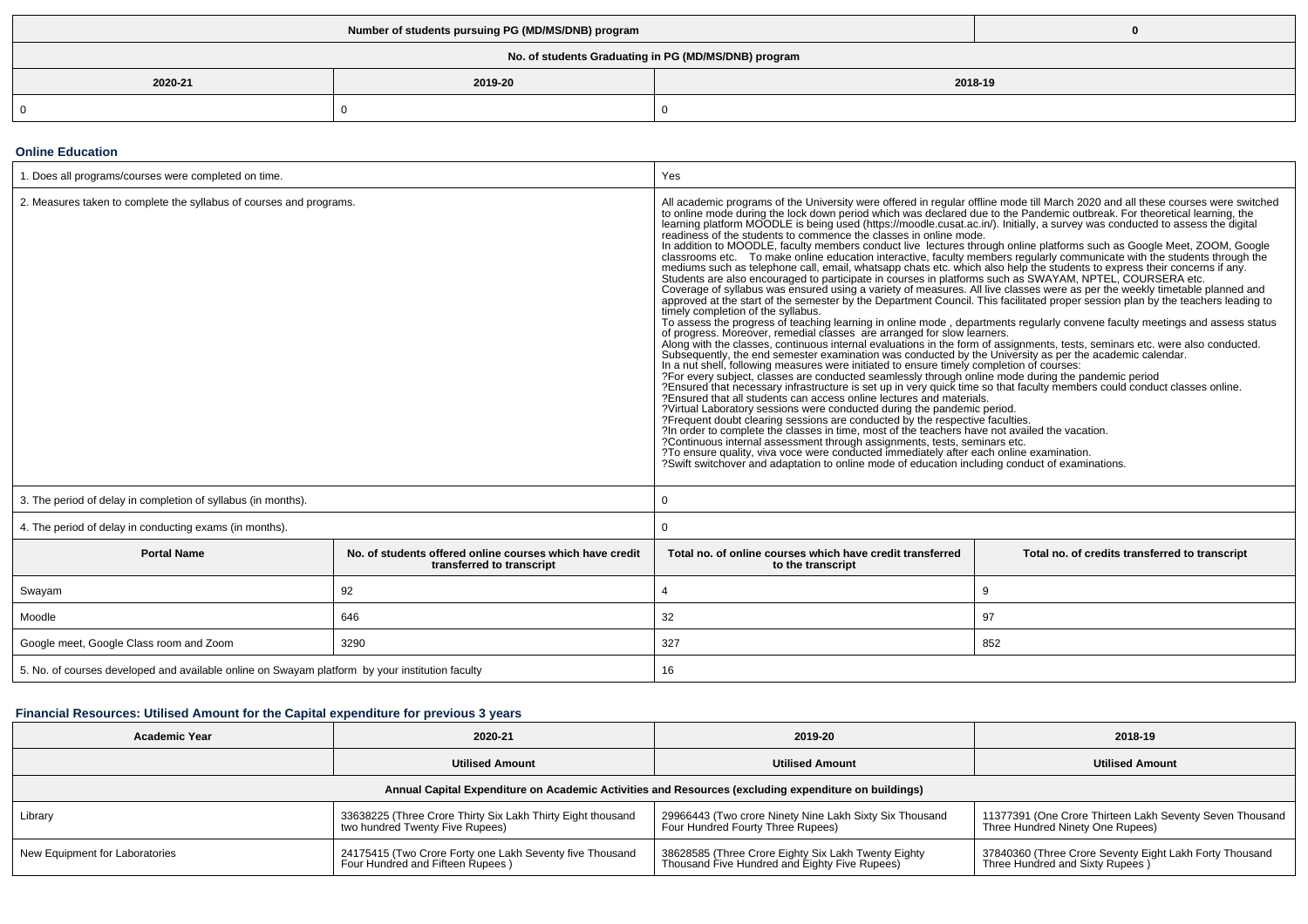| Engineering Workshops                                      | 8485917 (Eighty Four Lakh Eighty Five Thousand Nine<br>Hundred and Seventeen) | 23068947 (Two Crore Thirty Lakh Sixty Eight Thousand Nine<br>Hundred and Forty Seven Rupees) | 19020450 (One Crore Ninety Lakh Twenty Thousand Four<br>Hundred and Fifty Rupees) |
|------------------------------------------------------------|-------------------------------------------------------------------------------|----------------------------------------------------------------------------------------------|-----------------------------------------------------------------------------------|
| Other expenditure on creation of Capital Assets (excluding | 8808858 (Eighty Eight Lakh Eight Thousand Eight Hundred<br>and Fifty Eight)   | 26590112 (Two Crore Sixty Five Lakh Ninety Thousand One                                      | 26473838 (Two Crore Sixty Four Lakh Seventy Three                                 |
| expenditure on Land and Building)                          |                                                                               | Hundred Twelve Rupees)                                                                       | Thousand Eight Hundred Thirty Eight rupees)                                       |

## **Financial Resources: Utilised Amount for the Operational expenditure for previous 3 years**

| <b>Academic Year</b>                                                                                                                                                                           | 2020-21                                                                                         | 2019-20                                                                                                        | 2018-19                                                                                                            |  |
|------------------------------------------------------------------------------------------------------------------------------------------------------------------------------------------------|-------------------------------------------------------------------------------------------------|----------------------------------------------------------------------------------------------------------------|--------------------------------------------------------------------------------------------------------------------|--|
|                                                                                                                                                                                                | <b>Utilised Amount</b>                                                                          | <b>Utilised Amount</b>                                                                                         | <b>Utilised Amount</b>                                                                                             |  |
| <b>Annual Operational Expenditure</b>                                                                                                                                                          |                                                                                                 |                                                                                                                |                                                                                                                    |  |
| Salaries (Teaching and Non Teaching staff)                                                                                                                                                     | 1370623070 (One Hundred Thirty Seven Crore Six Lakh<br>Twenty Three Thousand Seventy Rupees)    | 1509779267 (One Hundred Fifty Crore Ninety Seven Lakh<br>Seventy Nine Thousand Two Hundred Sixty Seven Rupees) | 1343928259 (One Hundred Thirty Four Crore Thirty Nine Lakh<br>Twenty Eight Thousand Two Hundred Fifty Nine Rupees) |  |
| Maintenance of Academic Infrastructure or consumables and<br>other running expenditures(excluding maintenance of hostels<br>and allied services, rent of the building, depreciation cost, etc) | 73448852 (Seven Crore Thirty Four lakh Fourty Eight<br>Thousand Eight Hundred Fifty Two Rupees) | 123293706 (Twelve Crore Thirty Two Lakh Ninety Three<br>Thousand Seven Hundred Six Rupees)                     | 126161558 (Twelve Crore Sixty One Lakh Sixty One Thousand<br>Five Hundred Fifty Eight Rupees)                      |  |
| Seminars/Conferences/Workshops                                                                                                                                                                 | 2235344 (Twenty Two Lakhs Thirty five Thousand Three<br>Hundred and Forty Four)                 | 4880576 (Forty Eight Lakh Eighty Thousand Five Hundred and<br>Seventy Six Rupees)                              | 5632801 (Fifty Six lakh Thirty Two Thousand Eight Hundred<br>and one Rupees)                                       |  |

### **IPR**

| Calendar year            | 2020 | 2019 | 2018 |
|--------------------------|------|------|------|
| No. of Patents Published |      |      |      |
| No. of Patents Granted   |      |      |      |

### **Sponsored Research Details**

| <b>Financial Year</b>                    | 2020-21                                                                                  | 2019-20                                                                      | 2018-19                                                                       |
|------------------------------------------|------------------------------------------------------------------------------------------|------------------------------------------------------------------------------|-------------------------------------------------------------------------------|
| Total no. of Sponsored Projects          | 145                                                                                      | 120                                                                          | 137                                                                           |
| Total no. of Funding Agencies            |                                                                                          | 23                                                                           | 24                                                                            |
| Total Amount Received (Amount in Rupees) | 171791514                                                                                | 224007539                                                                    | 131896342                                                                     |
| Amount Received in Words                 | Seventeen Crores Seventeen Lakhs Ninety one Thousand Five<br>Hundred and fourteen Rupees | Twenty Two Crores Fourty Lakh Seven Thousand Five<br>Hundred and Thirty Nine | Thirteen Crores Eighteen Lakh Ninety Six Thousand Three<br>Hundred Fourty two |

### **Consultancy Project Details**

| <b>Financial Year</b>                    | 2020-21                                                                             | 2019-20                                                                      | 2018-19                                                          |
|------------------------------------------|-------------------------------------------------------------------------------------|------------------------------------------------------------------------------|------------------------------------------------------------------|
| Total no. of Consultancy Projects        | 290                                                                                 | 289                                                                          | 848                                                              |
| Total no. of Client Organizations        | 95                                                                                  | 79                                                                           | 1592                                                             |
| Total Amount Received (Amount in Rupees) | 29753377                                                                            | 33932183                                                                     | 5244353                                                          |
| Amount Received in Words                 | Two Crore Ninety Seven Lakh Fifty There Thousand Three<br>Hundred and Seventy Seven | Three Crore Thirty Nine Lakh Thirty Two Thousand One<br>Hundred Eighty Three | Fifty Two Lakh Fourty four Thousand Three Hundred Fifty<br>Three |

## **Executive Development Program/Management Development Programs**

| --<br>Fina<br>'Yea<br>$\sim$ $\sim$ $\sim$ $\sim$ $\sim$ $\sim$ |  | 2019-20<br>. | 2018-1<br>$- - - -$ |
|-----------------------------------------------------------------|--|--------------|---------------------|
|-----------------------------------------------------------------|--|--------------|---------------------|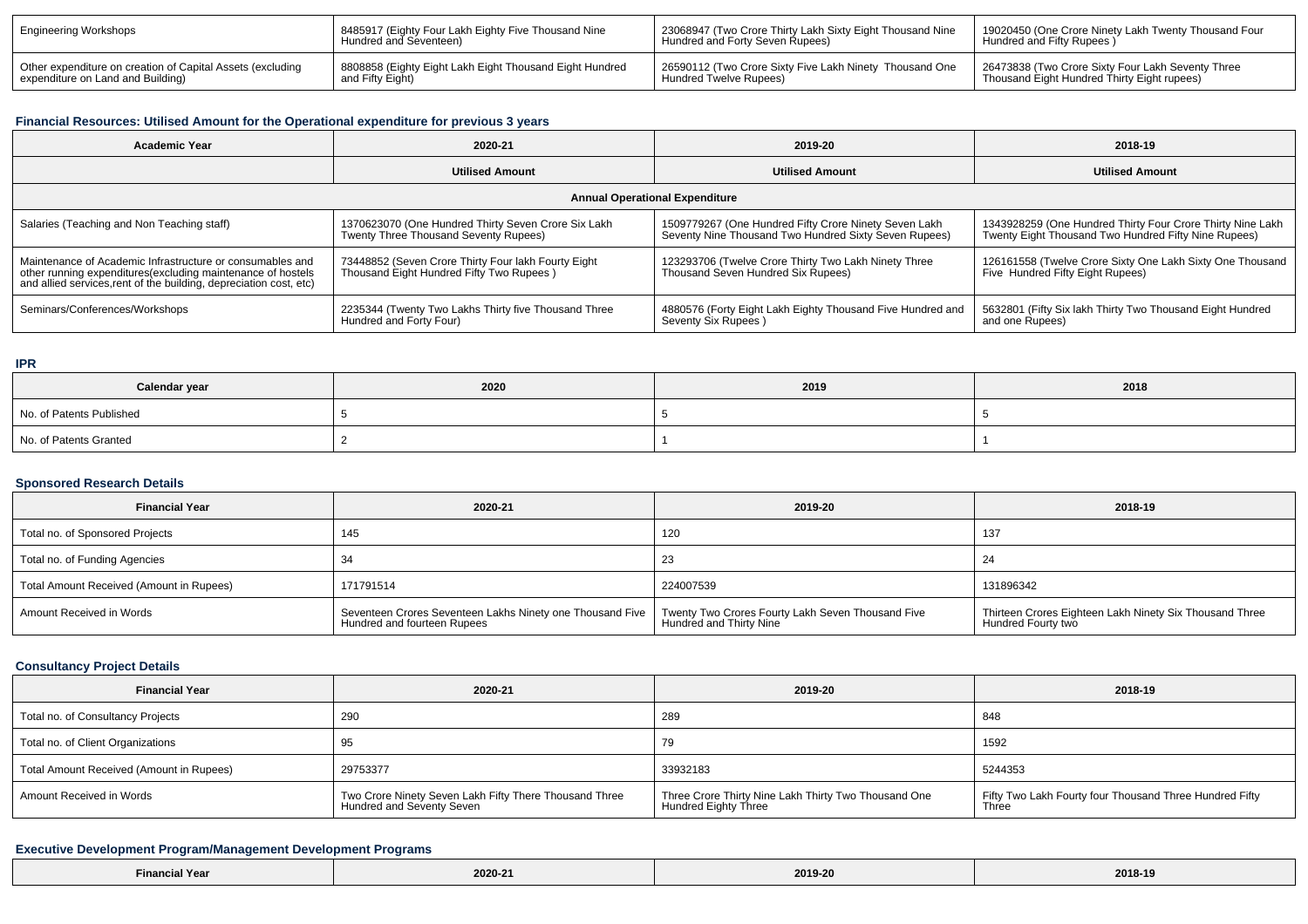| Total no. of Executive Development Programs/ Management<br>Development Programs   |                                                         |                                                                            |                                                                   |
|-----------------------------------------------------------------------------------|---------------------------------------------------------|----------------------------------------------------------------------------|-------------------------------------------------------------------|
| Total no. of Participants                                                         | 440                                                     | 451                                                                        | 342                                                               |
| Total Annual Earnings (Amount in Rupees)(Excluding Lodging<br>& Boarding Charges) | 21709410                                                | 21739395                                                                   | 16850880                                                          |
| Total Annual Earnings in Words                                                    | Two Crore Seventeen Lakh Nine Thousand Four Hundred Ten | Two Crore seventeen Lakh Thirty nine Thousand Three<br>Hundred Ninety Five | One Crore Sixty Eight Lakh Fifty Thousand Eight Hundred<br>Eighty |

## **PCS Facilities: Facilities of physically challenged students**

| 1. Do your institution buildings have Lifts/Ramps?                                                                                                         | Yes, more than 80% of the buildings |
|------------------------------------------------------------------------------------------------------------------------------------------------------------|-------------------------------------|
| 2. Do your institution have provision for walking aids, including wheelchairs and transportation from one building to another for<br>handicapped students? | Yes                                 |
| 3. Do your institution buildings have specially designed toilets for handicapped students?                                                                 | Yes, more than 80% of the buildings |

#### **Accreditation**

### **NBA Accreditation**

| valid NBA<br>Accreditation<br>u nave n | <b>NC</b> |
|----------------------------------------|-----------|
|----------------------------------------|-----------|

### **NAAC Accreditation**

| 1. Does your institute have a valid NAAC Accreditation? |            | YES |             |
|---------------------------------------------------------|------------|-----|-------------|
| Valid from                                              | Valid upto |     | <b>CGPA</b> |
| 16-09-2016                                              | 15-09-2022 |     | 3.09        |

## **Faculty Details**

| <b>Srno</b> | <b>Name</b>               | Age | Designation                | Gender | Qualification | <b>Experience (In</b><br>Months) | <b>Currently working</b><br>with institution? | <b>Joining Date</b> | <b>Leaving Date</b>      | <b>Association type</b> |
|-------------|---------------------------|-----|----------------------------|--------|---------------|----------------------------------|-----------------------------------------------|---------------------|--------------------------|-------------------------|
|             | Bhasi M                   | 57  | Professor                  | Male   | Ph.D          | 389                              | Yes                                           | 09-03-1990          | $\overline{\phantom{a}}$ | Regular                 |
| 2           | Santhosh Kumar P<br>K     | 42  | Associate Professor        | Male   | Ph.D          | 149                              | Yes                                           | 16-08-2017          | $\overline{\phantom{a}}$ | Regular                 |
| 3           | Madhu V                   | 53  | <b>Assistant Professor</b> | Male   | Ph.D          | 192                              | Yes                                           | 05-10-2006          | $\sim$                   | Regular                 |
| 4           | <b>BABY</b><br>CHAKRAPANI | 58  | Associate Professor        | Male   | M.Sc.         | 385                              | Yes                                           | 07-02-1990          | $\sim$                   | Regular                 |
| 5           | Muhammed Rishad<br>K P    | 35  | <b>Assistant Professor</b> | Male   | M.Sc.         | 72                               | Yes                                           | 24-02-2016          | $\overline{\phantom{a}}$ | Regular                 |
|             | Devi Soumyaja             | 36  | <b>Assistant Professor</b> | Female | Ph.D          | 87                               | Yes                                           | 13-12-2017          | $\sim$                   | Regular                 |
|             | Jagathi Raj V P           | 57  | Professor                  | Male   | Ph.D          | 386                              | Yes                                           | 26-04-2001          | $\sim$                   | Regular                 |
| 8           | Manoj Edward              | 52  | Professor                  | Male   | Ph.D          | 286                              | Yes                                           | 21-08-2001          | $\sim$                   | Regular                 |
| 9           | Manu Melwin Joy           | 37  | <b>Assistant Professor</b> | Male   | Ph.D          | 55                               | Yes                                           | 24-11-2017          | $\sim$                   | Regular                 |
| 10          | Mavoothu D                | 53  | Professor                  | Male   | Ph.D          | 351                              | Yes                                           | 03-11-1993          | $\overline{\phantom{a}}$ | Regular                 |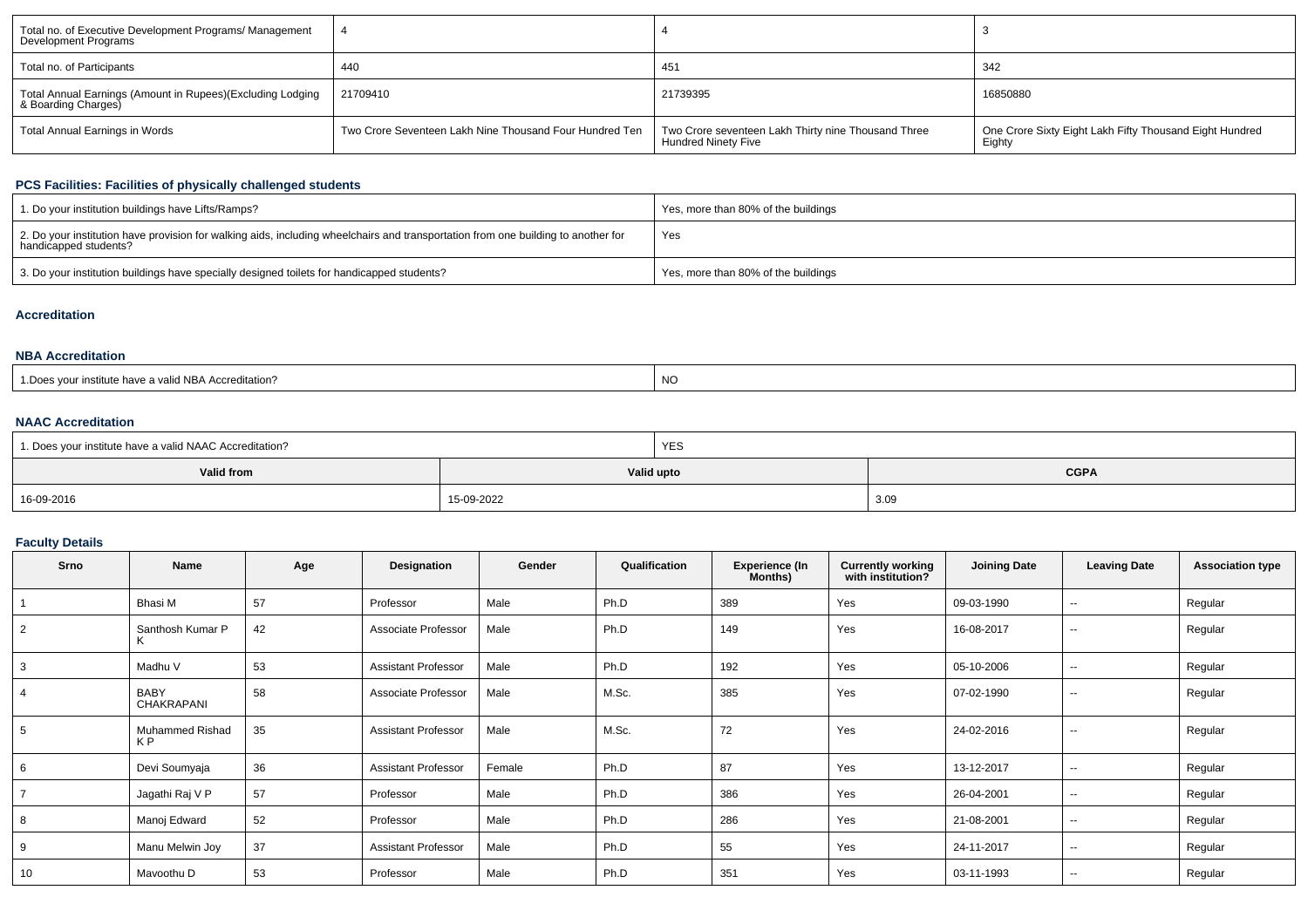| 11 | Rajitha Kumar S               | 57 | Professor                                           | Male   | Ph.D       | 291 | Yes | 14-06-2006 | ⊷.                       | Regular |
|----|-------------------------------|----|-----------------------------------------------------|--------|------------|-----|-----|------------|--------------------------|---------|
| 12 | Sam Thomas                    | 51 | Professor                                           | Male   | Ph.D       | 279 | Yes | 28-04-1999 | --                       | Regular |
| 13 | Sangeetha K<br>Prathap        | 46 | <b>Assistant Professor</b>                          | Female | Ph.D       | 102 | Yes | 22-02-2016 | $\overline{\phantom{a}}$ | Regular |
| 14 | Santhosh Kumar S              | 52 | Professor                                           | Male   | Ph.D       | 306 | Yes | 11-01-2017 | ⊷.                       | Regular |
| 15 | Zakkariya K A                 | 50 | Professor                                           | Male   | Ph.D       | 287 | Yes | 14-07-2000 | $\overline{\phantom{a}}$ | Regular |
| 16 | Aneesh V Pillai               | 37 | <b>Assistant Professor</b>                          | Male   | Ph.D       | 95  | Yes | 30-08-2014 | --                       | Regular |
| 17 | Arathi Ashok                  | 35 | <b>Assistant Professor</b>                          | Female | <b>LLM</b> | 94  | Yes | 29-08-2014 | $\overline{\phantom{a}}$ | Regular |
| 18 | <b>Binu Mole K</b>            | 47 | <b>Assistant Professor</b>                          | Female | Ph.D       | 130 | Yes | 30-08-2014 | $\overline{\phantom{a}}$ | Regular |
| 19 | Harigovind P C                | 37 | <b>Assistant Professor</b>                          | Male   | Ph.D       | 95  | Yes | 26-08-2014 | --                       | Regular |
| 20 | Induraj V R                   | 41 | <b>Assistant Professor</b>                          | Male   | <b>LLM</b> | 95  | Yes | 27-08-2014 | ⊷.                       | Regular |
| 21 | Jean Vinitha Peter            | 48 | <b>Assistant Professor</b>                          | Female | <b>LLM</b> | 94  | Yes | 01-09-2014 | --                       | Regular |
| 22 | Naveen S                      | 40 | <b>Assistant Professor</b>                          | Male   | <b>LLM</b> | 91  | Yes | 10-12-2014 | --                       | Regular |
| 23 | Nemat Sheereen S              | 47 | <b>Assistant Professor</b>                          | Female | Ph.D       | 94  | Yes | 26-09-2014 | $\overline{\phantom{a}}$ | Regular |
| 24 | Preetha <sub>S</sub>          | 40 | <b>Assistant Professor</b>                          | Female | Ph.D       | 95  | Yes | 28-08-2014 | $\overline{\phantom{a}}$ | Regular |
| 25 | Seema P S                     | 49 | Associate Professor                                 | Female | Ph.D       | 270 | Yes | 07-01-2000 | -−                       | Regular |
| 26 | Sreejith S                    | 36 | <b>Assistant Professor</b>                          | Male   | Ph.D       | 95  | Yes | 04-09-2014 | ⊷.                       | Regular |
| 27 | Vani Kesari A                 | 47 | <b>Assistant Professor</b>                          | Female | Ph.D       | 186 | Yes | 31-12-2008 | --                       | Regular |
| 28 | G Santhosh Kumar              | 49 | Professor                                           | Male   | Ph.D       | 252 | Yes | 19-03-2001 | -−                       | Regular |
| 29 | Sunil K<br>Narayanankutty     | 58 | Professor                                           | Male   | Ph.D       | 384 | Yes | 02-07-1990 | ⊷.                       | Regular |
| 30 | Krishnapillai Girish<br>Kumar | 59 | Professor                                           | Male   | Ph.D       | 396 | Yes | 11-04-1999 | $\mathbf{u}$             | Regular |
| 31 | Balakrishna N                 | 58 | Professor                                           | Male   | Ph.D       | 372 | Yes | 18-04-1992 | Ξ.                       | Regular |
| 32 | Mini Sekharan                 | 48 | <b>Assistant Professor</b>                          | Female | Ph.D       | 194 | Yes | 29-08-2006 | $\overline{\phantom{a}}$ | Regular |
| 33 | Anand M                       | 51 | <b>Assistant Professor</b>                          | Male   | Ph.D       | 227 | Yes | 11-05-2003 | -−                       | Regular |
| 34 | SHIBU A V                     | 51 | <b>Assistant Professor</b>                          | Male   | Ph.D       | 84  | Yes | 07-08-2015 | $\overline{\phantom{a}}$ | Regular |
| 35 | Sabu M K                      | 54 | Professor                                           | Male   | Ph.D       | 144 | Yes | 23-12-2016 |                          | Regular |
| 36 | Priya Rose T                  | 36 | <b>Assistant Professor</b>                          | Female | Ph.D       | 112 | Yes | 02-03-2016 | Щ,                       | Regular |
| 37 | A S Jereesh                   | 36 | <b>Assistant Professor</b>                          | Male   | Ph.D       | 97  | Yes | 01-10-2015 | Щ,                       | Regular |
| 38 | Madhusoodanan K<br>N          | 60 | Dean / Principal /<br>Director / Vice<br>Chancellor | Male   | Ph.D       | 336 | Yes | 01-07-1995 | Щ,                       | Regular |
| 39 | Sailaja G S                   | 46 | Associate Professor                                 | Female | Ph.D       | 100 | Yes | 31-07-2015 | $\overline{\phantom{a}}$ | Regular |
| 40 | Kailasnath Madanan            | 48 | Professor                                           | Male   | Ph.D       | 252 | Yes | 26-03-2001 | $\overline{\phantom{a}}$ | Regular |
| 41 | RAJESH P NAIR                 | 40 | Assistant Professor                                 | Male   | Ph.D       | 85  | Yes | 27-07-2015 | н,                       | Regular |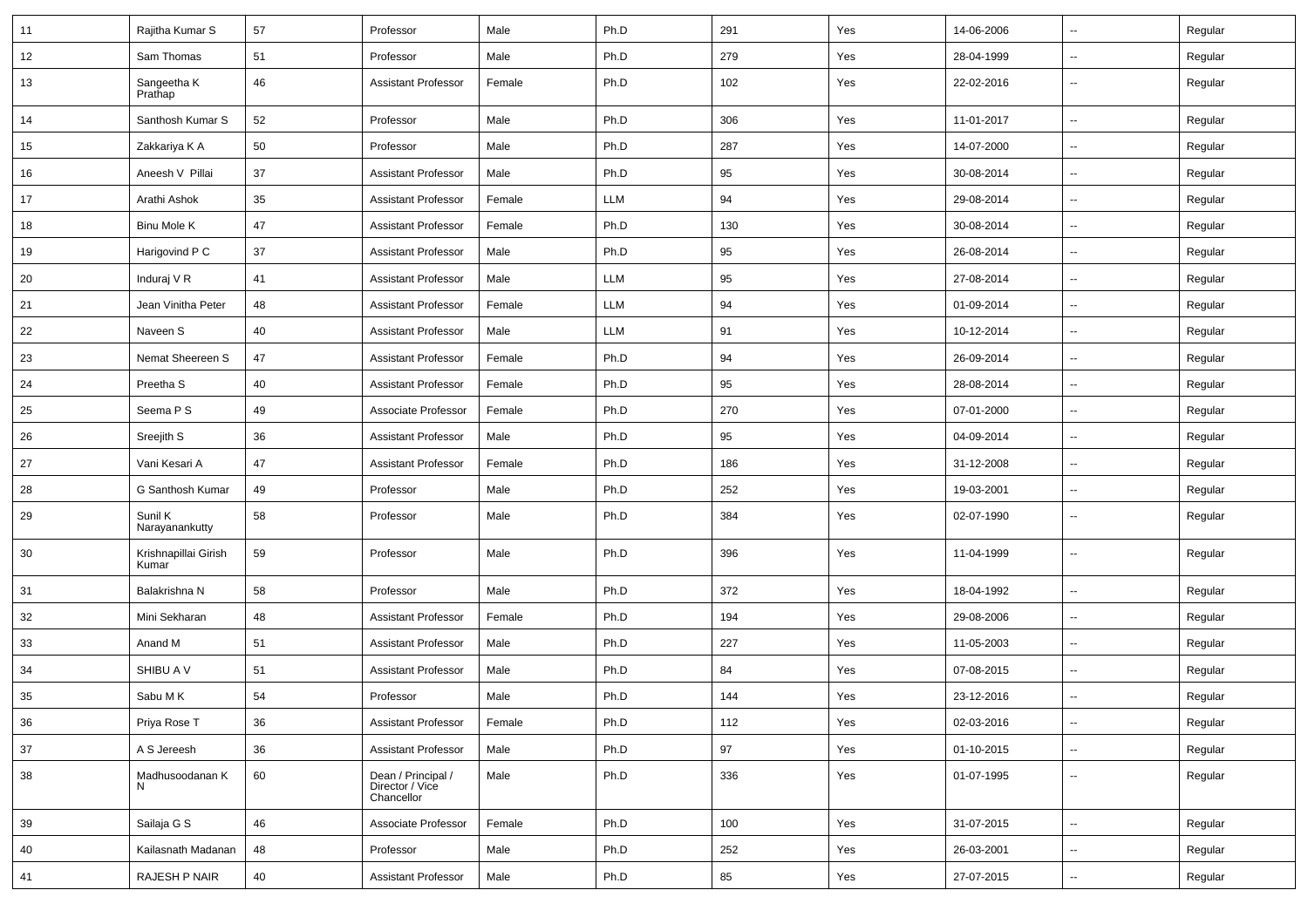| 42 | Ajith Vengalloor               | 46 | <b>Assistant Professor</b> | Male   | Ph.D   | 87  | Yes | 06-08-2015 | $\sim$                   | Regular |
|----|--------------------------------|----|----------------------------|--------|--------|-----|-----|------------|--------------------------|---------|
| 43 | Asha<br>Gopalakrishnan         | 54 | Professor                  | Female | Ph.D   | 324 | Yes | 04-06-2001 | --                       | Regular |
| 44 | <b>Titus K Mathew</b>          | 57 | Associate Professor        | Male   | Ph.D   | 312 | Yes | 09-01-2007 | $\sim$                   | Regular |
| 45 | Harikrishnan<br>Mahadevan      | 54 | Professor                  | Male   | Ph.D   | 334 | Yes | 26-09-2007 | ⊷.                       | Regular |
| 46 | N R Nisha                      | 48 | <b>Assistant Professor</b> | Female | Ph.D   | 92  | Yes | 27-02-2015 | ⊷.                       | Regular |
| 47 | Brinda Bala<br>Sreenivasan     | 49 | <b>Assistant Professor</b> | Female | Ph.D   | 271 | Yes | 07-03-2000 | --                       | Regular |
| 48 | SABU <sub>S</sub>              | 40 | <b>Assistant Professor</b> | Male   | Ph.D   | 85  | Yes | 09-07-2015 | ⊷.                       | Regular |
| 49 | Pramod Gopinath                | 49 | Professor                  | Male   | Ph.D   | 240 | Yes | 04-03-2016 | -−                       | Regular |
| 50 | <b>Bijoy Antony Jose</b>       | 38 | <b>Assistant Professor</b> | Male   | Ph.D   | 152 | Yes | 10-08-2015 | $\overline{\phantom{a}}$ | Regular |
| 51 | Honey John                     | 50 | Professor                  | Female | Ph.D   | 300 | Yes | 01-08-2015 | $\sim$                   | Regular |
| 52 | Mariamma Chacko                | 60 | Professor                  | Female | Ph.D   | 384 | Yes | 08-07-1990 | $\sim$                   | Regular |
| 53 | MURALEEDHARAN<br>K B           | 58 | <b>Assistant Professor</b> | Male   | M.Tech | 348 | Yes | 13-04-1992 | ⊷.                       | Regular |
| 54 | Kiran Kumar V B                | 37 | <b>Assistant Professor</b> | Male   | Ph.D   | 87  | Yes | 24-07-2015 | ⊷.                       | Regular |
| 55 | Sankaran P G                   | 56 | Professor                  | Male   | Ph.D   | 324 | Yes | 26-09-1997 | --                       | Regular |
| 56 | R Sajeev                       | 57 | Associate Professor        | Male   | Ph.D   | 333 | Yes | 20-03-2001 | -−                       | Regular |
| 57 | Mohamed Hatha                  | 56 | Professor                  | Male   | Ph.D   | 354 | Yes | 30-08-2006 | Ξ.                       | Regular |
| 58 | Kalarickal Aneesh<br>Narayanan | 39 | <b>Assistant Professor</b> | Male   | Ph.D   | 145 | Yes | 29-09-2015 | $\sim$                   | Regular |
| 59 | P Arunachalam                  | 58 | Professor                  | Male   | Ph.D   | 396 | Yes | 15-02-1989 | $\overline{\phantom{a}}$ | Regular |
| 60 | <b>BABUCA</b>                  | 59 | Professor                  | Male   | Ph.D   | 384 | Yes | 20-02-1990 | $\sim$                   | Regular |
| 61 | Priyaja P                      | 46 | <b>Assistant Professor</b> | Female | Ph.D   | 71  | Yes | 21-12-2016 | $\overline{\phantom{a}}$ | Regular |
| 62 | Satheesan K                    | 48 | Associate Professor        | Male   | Ph.D   | 84  | Yes | 05-03-2016 | $\overline{\phantom{a}}$ | Regular |
| 63 | Abhitha K                      | 40 | <b>Assistant Professor</b> | Female | Ph.D   | 167 | Yes | 28-07-2015 | -−                       | Regular |
| 64 | Manoj T Issac                  | 44 | <b>Assistant Professor</b> | Male   | Ph.D   | 177 | Yes | 19-08-2015 | $\sim$                   | Regular |
| 65 | <b>MALATHY S</b>               | 45 | <b>Assistant Professor</b> | Female | M.Tech | 240 | Yes | 28-04-2003 | $\overline{\phantom{a}}$ | Regular |
| 66 | Ambily A A                     | 36 | <b>Assistant Professor</b> | Female | Ph.D   | 87  | Yes | 03-08-2015 | ⊷                        | Regular |
| 67 | Rajesh G                       | 50 | Professor                  | Male   | Ph.D   | 288 | Yes | 05-08-2015 | ш.                       | Regular |
| 68 | Sivasankaran Bijoy<br>Nandan   | 57 | Professor                  | Male   | Ph.D   | 360 | Yes | 09-11-2006 | $\sim$                   | Regular |
| 69 | Krishnan Ajitha                | 57 | Professor                  | Female | Ph.D   | 336 | Yes | 10-04-2006 | $\overline{\phantom{a}}$ | Regular |
| 70 | V Sivanandan<br>Achari         | 54 | Professor                  | Male   | Ph.D   | 305 | Yes | 23-03-2001 | --                       | Regular |
| 71 | VALSAMMA<br>JOSEPH             | 51 | Associate Professor        | Female | Ph.D   | 168 | Yes | 25-08-2008 | ⊶.                       | Regular |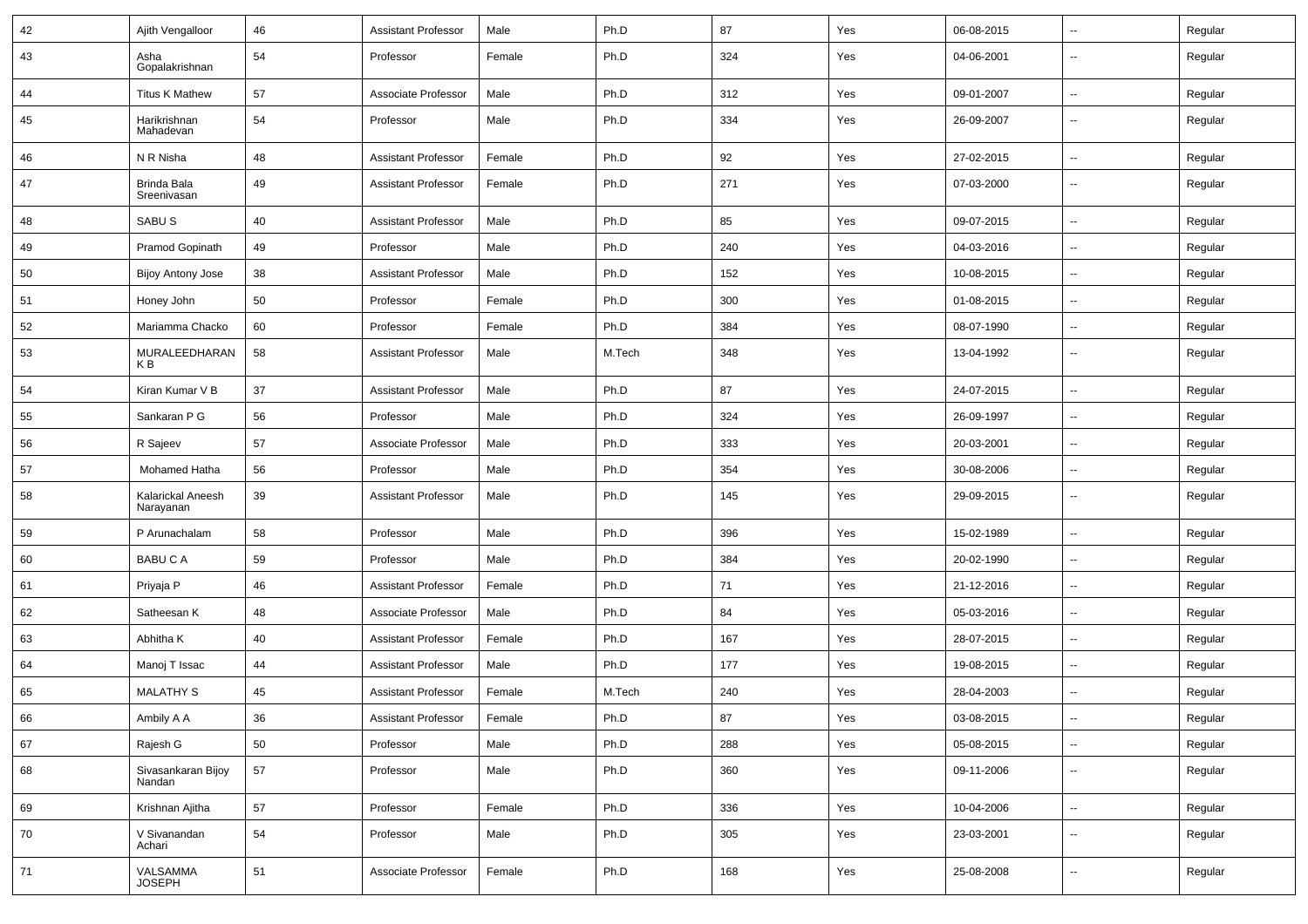| 72  | Swapna P Antony                             | 39 | <b>Assistant Professor</b> | Female | Ph.D   | 87  | Yes | 03-01-2017 | ⊶.                       | Regular |
|-----|---------------------------------------------|----|----------------------------|--------|--------|-----|-----|------------|--------------------------|---------|
| 73  | Mujeeb A                                    | 50 | Professor                  | Male   | Ph.D   | 336 | Yes | 03-07-2003 | -−                       | Regular |
| 74  | Supriya Menonkattil<br>Hariharan            | 54 | Professor                  | Female | Ph.D   | 288 | Yes | 01-07-1999 | $\overline{\phantom{a}}$ | Regular |
| 75  | Jinu Jacob George                           | 42 | <b>Assistant Professor</b> | Male   | Ph.D   | 86  | Yes | 07-08-2015 | $\sim$                   | Regular |
| 76  | Sivaprasad K                                | 55 | Professor                  | Male   | Ph.D   | 402 | Yes | 27-06-1986 | ⊷.                       | Regular |
| 77  | <b>MITHUN HARIDAS</b><br>T P                | 33 | <b>Assistant Professor</b> | Male   | M.Tech | 83  | Yes | 30-09-2015 | --                       | Regular |
| 78  | Krishnapillai<br>Sreekumar                  | 59 | Professor                  | Male   | Ph.D   | 396 | Yes | 06-11-1999 | -−                       | Regular |
| 79  | P G Romeo                                   | 60 | Professor                  | Male   | Ph.D   | 140 | Yes | 14-02-2011 | -−                       | Regular |
| 80  | Ajayakumar P                                | 47 | <b>Assistant Professor</b> | Male   | Ph.D   | 92  | Yes | 12-02-2015 | $\overline{\phantom{a}}$ | Regular |
| 81  | Raman Sasidharan                            | 60 | Professor                  | Male   | Ph.D   | 403 | Yes | 07-01-2000 | ⊷.                       | Regular |
| 82  | Manoj PK                                    | 51 | <b>Assistant Professor</b> | Male   | Ph.D   | 339 | Yes | 01-03-2004 | ⊶.                       | Regular |
| 83  | Manu Vaishakh                               | 37 | <b>Assistant Professor</b> | Male   | Ph.D   | 96  | Yes | 23-02-2016 | $\sim$                   | Regular |
| 84  | Lekshmy P R                                 | 33 | <b>Assistant Professor</b> | Female | Ph.D   | 84  | Yes | 24-02-2016 | ⊷.                       | Regular |
| 85  | Anantharao<br>Sreekumar                     | 58 | Professor                  | Male   | Ph.D   | 348 | Yes | 01-06-1999 | --                       | Regular |
| 86  | Johny Issac                                 | 59 | Associate Professor        | Male   | Ph.D   | 360 | Yes | 21-04-1999 | -−                       | Regular |
| 87  | Prasanth Raghavan                           | 45 | Associate Professor        | Male   | Ph.D   | 183 | Yes | 10-08-2015 | Ξ.                       | Regular |
| 88  | Sudheer C B                                 | 60 | Associate Professor        | Male   | Ph.D   | 336 | Yes | 17-03-2001 | $\overline{\phantom{a}}$ | Regular |
| 89  | RATHEESH P M                                | 43 | <b>Assistant Professor</b> | Male   | M.Tech | 228 | Yes | 02-09-2015 | н.                       | Regular |
| 90  | Junaid Bushiri M                            | 53 | Professor                  | Male   | Ph.D   | 193 | Yes | 29-09-2006 | $\sim$                   | Regular |
| 91  | Balakrishnan<br>Kannan                      | 61 | Professor                  | Female | Ph.D   | 360 | Yes | 15-02-1999 | --                       | Regular |
| 92  | Jayalatha<br>Gopalakrishnan G               | 46 | <b>Assistant Professor</b> | Female | Ph.D   | 240 | Yes | 14-07-2004 | --                       | Regular |
| 93  | Mathiazhagan A                              | 52 | Professor                  | Male   | Ph.D   | 318 | Yes | 22-09-1994 | $\overline{\phantom{a}}$ | Regular |
| 94  | ARUN A<br><b>BALAKRISHNAN</b>               | 33 | <b>Assistant Professor</b> | Male   | M.Tech | 85  | Yes | 31-07-2015 | н.                       | Regular |
| 95  | P M Sabura Begum                            | 53 | Professor                  | Female | Ph.D   | 336 | Yes | 26-03-2001 |                          | Regular |
| 96  | Noufal A                                    | 38 | <b>Assistant Professor</b> | Male   | Ph.D   | 87  | Yes | 19-08-2015 | $\overline{\phantom{a}}$ | Regular |
| 97  | Sunoj S M                                   | 49 | Professor                  | Male   | Ph.D   | 288 | Yes | 28-03-2001 | $\sim$                   | Regular |
| 98  | Saji Parolil Kuttan                         | 50 | <b>Assistant Professor</b> | Male   | Ph.D   | 263 | Yes | 31-10-2000 | щ.                       | Regular |
| 99  | Girish Kumar<br>Kunhangadan<br>Kunhikkannan | 39 | <b>Assistant Professor</b> | Male   | Ph.D   | 117 | Yes | 29-09-2015 | $\overline{\phantom{a}}$ | Regular |
| 100 | Padmakumar K B                              | 46 | <b>Assistant Professor</b> | Male   | Ph.D   | 71  | Yes | 21-12-2016 | Щ,                       | Regular |
| 101 | Abhilash S                                  | 42 | Associate Professor        | Male   | Ph.D   | 84  | Yes | 31-03-2016 | $\sim$                   | Regular |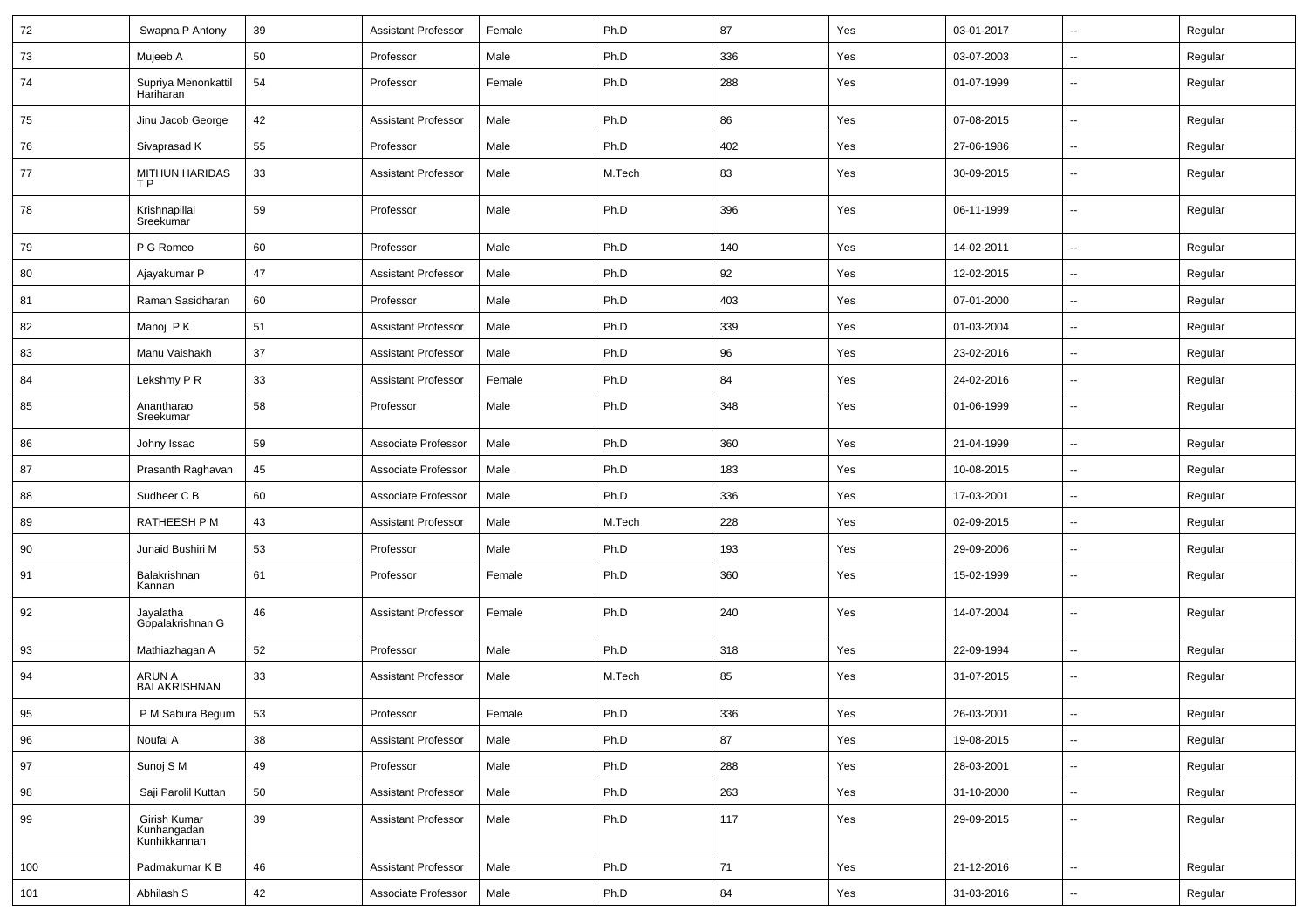| 102 | Suman Mary Idicula         | 60 | Professor                  | Female | Ph.D   | 396 | Yes | 23-11-1987 | $\overline{\phantom{a}}$ | Regular |
|-----|----------------------------|----|----------------------------|--------|--------|-----|-----|------------|--------------------------|---------|
| 103 | Manoj<br>Narayanapillai    | 50 | Professor                  | Male   | Ph.D   | 240 | Yes | 03-10-2006 | --                       | Regular |
| 104 | Sarita Ganapathy<br>Bhat   | 54 | Professor                  | Female | Ph.D   | 264 | Yes | 06-01-1999 | Ξ.                       | Regular |
| 105 | James K C                  | 55 | Professor                  | Male   | Ph.D   | 384 | Yes | 30-03-2001 | $\overline{\phantom{a}}$ | Regular |
| 106 | Aneykutty Joseph           | 60 | Professor                  | Female | Ph.D   | 379 | Yes | 25-09-2006 | $\overline{\phantom{a}}$ | Regular |
| 107 | Rajathy Sivalingam         | 59 | Professor                  | Female | Ph.D   | 370 | Yes | 24-04-1992 | --                       | Regular |
| 108 | SAJEEVAN T P               | 45 | <b>Assistant Professor</b> | Male   | Ph.D   | 168 | Yes | 23-07-2010 | Ξ.                       | Regular |
| 109 | Judy M V                   | 43 | Professor                  | Female | Ph.D   | 120 | Yes | 21-12-2016 | $\sim$                   | Regular |
| 110 | Saji K J                   | 41 | <b>Assistant Professor</b> | Male   | Ph.D   | 156 | Yes | 05-03-2016 | $\sim$                   | Regular |
| 111 | Madhu S Nair               | 42 | Professor                  | Male   | Ph.D   | 229 | Yes | 03-05-2018 | $\overline{\phantom{a}}$ | Regular |
| 112 | Irshad M R                 | 35 | <b>Assistant Professor</b> | Male   | Ph.D   | 79  | Yes | 04-10-2017 | $\overline{\phantom{a}}$ | Regular |
| 113 | Jayesh Puthumana           | 40 | <b>Assistant Professor</b> | Male   | Ph.D   | 60  | Yes | 24-11-2017 | --                       | Regular |
| 114 | Shibin S P                 | 32 | <b>Assistant Professor</b> | Male   | M.Tech | 59  | Yes | 30-11-2017 | -−                       | Regular |
| 115 | Charles Jose               | 35 | <b>Assistant Professor</b> | Male   | Ph.D   | 85  | Yes | 23-08-2017 | $\sim$                   | Regular |
| 116 | Asha A S                   | 41 | <b>Assistant Professor</b> | Female | Ph.D   | 173 | Yes | 05-07-2017 | $\sim$                   | Regular |
| 117 | Deepthi Das Krishna        | 42 | <b>Assistant Professor</b> | Female | Ph.D   | 192 | Yes | 28-03-2018 | Ξ.                       | Regular |
| 118 | Tripti S Warrier           | 40 | <b>Assistant Professor</b> | Female | Ph.D   | 105 | Yes | 28-03-2018 | $\overline{\phantom{a}}$ | Regular |
| 119 | Ratheesh Kumar R           | 37 | <b>Assistant Professor</b> | Male   | Ph.D   | 54  | Yes | 03-05-2018 | --                       | Regular |
| 120 | Ratheesh Kumar C<br>S      | 39 | <b>Assistant Professor</b> | Male   | Ph.D   | 106 | Yes | 02-03-2018 | ⊷.                       | Regular |
| 121 | Nalesh S                   | 39 | <b>Assistant Professor</b> | Male   | Ph.D   | 162 | Yes | 28-03-2018 | $\overline{\phantom{a}}$ | Regular |
| 122 | Kumari V Y Vidhu           | 38 | <b>Assistant Professor</b> | Female | M.Tech | 114 | Yes | 28-03-2018 | Ξ.                       | Regular |
| 123 | Mohanan P V                | 58 | Professor                  | Male   | Ph.D   | 273 | Yes | 30-10-1999 | $\sim$                   | Regular |
| 124 | Baby Chakrapani            | 41 | <b>Assistant Professor</b> | Male   | Ph.D   | 83  | Yes | 06-08-2015 | $\sim$                   | Regular |
| 125 | <b>Philip Samuel</b>       | 52 | Professor                  | Male   | Ph.D   | 276 | Yes | 01-06-1999 | -−                       | Regular |
| 126 | Sasi Gopalan               | 54 | Professor                  | Male   | Ph.D   | 234 | Yes | 07-01-2003 | $\overline{\phantom{a}}$ | Regular |
| 127 | Kala R                     | 44 | <b>Assistant Professor</b> | Female | Ph.D   | 59  | Yes | 07-08-2017 | $\sim$                   | Regular |
| 128 | Leena R                    | 39 | <b>Assistant Professor</b> | Female | Ph.D   | 59  | Yes | 17-08-2017 | н.                       | Regular |
| 129 | Sebastian Nybin<br>Remello | 32 | <b>Assistant Professor</b> | Male   | Ph.D   | 60  | Yes | 31-07-2017 | н.                       | Regular |
| 130 | Suja Haridas               | 45 | <b>Assistant Professor</b> | Female | Ph.D   | 59  | Yes | 09-08-2017 | н.                       | Regular |
| 131 | Susmita De                 | 40 | <b>Assistant Professor</b> | Female | Ph.D   | 59  | Yes | 03-08-2017 | $\sim$                   | Regular |
| 132 | Midhun M                   | 33 | <b>Assistant Professor</b> | Male   | Ph.D   | 53  | Yes | 13-02-2018 | $\sim$                   | Regular |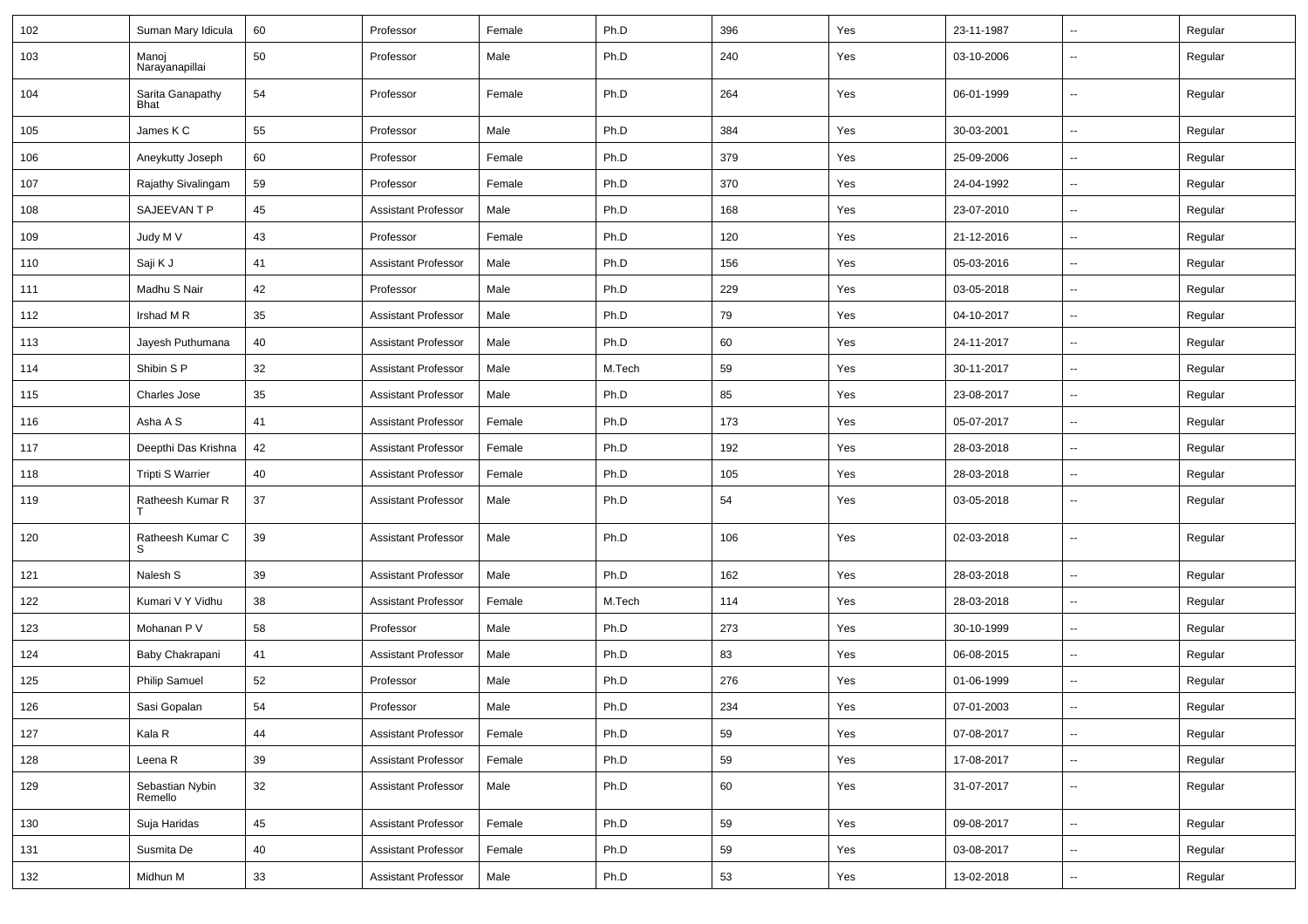| 133 | Habeeb Rahman K                           | 34     | <b>Assistant Professor</b> | Male   | Ph.D | 69  | Yes | 21-10-2016 | ⊷.                       | Regular             |
|-----|-------------------------------------------|--------|----------------------------|--------|------|-----|-----|------------|--------------------------|---------------------|
| 134 | Reju V G                                  | 51     | Associate Professor        | Male   | Ph.D | 324 | Yes | 10-05-2018 | ⊷.                       | Regular             |
| 135 | Sunil P S                                 | 47     | Associate Professor        | Male   | Ph.D | 96  | Yes | 04-05-2018 | $\mathbf{u}$             | Regular             |
| 136 | Vijith V                                  | 36     | <b>Assistant Professor</b> | Male   | Ph.D | 69  | Yes | 27-10-2016 | --                       | Regular             |
| 137 | Anoop K K                                 | 35     | <b>Assistant Professor</b> | Male   | Ph.D | 61  | Yes | 29-06-2017 | Ξ.                       | Regular             |
| 138 | Rhine Kumar<br>Arayakkandi<br>Keechiprath | 33     | <b>Assistant Professor</b> | Male   | Ph.D | 61  | Yes | 29-06-2017 | $\sim$                   | Regular             |
| 139 | Sabeena M                                 | 37     | <b>Assistant Professor</b> | Female | Ph.D | 61  | Yes | 29-06-2017 | н.                       | Regular             |
| 140 | Sasidevan V                               | 36     | <b>Assistant Professor</b> | Male   | Ph.D | 61  | Yes | 29-06-2017 | $\mathbf{u}$             | Regular             |
| 141 | Senoy Thomas                              | 40     | <b>Assistant Professor</b> | Male   | Ph.D | 61  | Yes | 29-06-2017 | ⊷.                       | Regular             |
| 142 | Preethy Chandran                          | 36     | Assistant Professor        | Female | Ph.D | 52  | Yes | 05-03-2018 | ⊷.                       | Regular             |
| 143 | Manoj E                                   | 40     | <b>Assistant Professor</b> | Male   | Ph.D | 150 | Yes | 27-06-2019 | ⊷.                       | Regular             |
| 144 | Sindhu Mathai                             | 44     | <b>Assistant Professor</b> | Female | Ph.D | 94  | Yes | 30-07-2019 | -−                       | Regular             |
| 145 | Abesh Reghuvaran                          | 38     | <b>Assistant Professor</b> | Male   | Ph.D | 57  | Yes | 26-10-2019 | --                       | Regular             |
| 146 | Shaiju P                                  | 44     | <b>Assistant Professor</b> | Male   | Ph.D | 21  | Yes | 26-10-2019 | ÷.                       | Regular             |
| 147 | Rafidha Rehiman K<br>А                    | 40     | <b>Assistant Professor</b> | Female | Ph.D | 160 | Yes | 02-07-2019 | $\sim$                   | Regular             |
| 148 | <b>Shery Fernandez</b>                    | 49     | Associate Professor        | Male   | Ph.D | 196 | Yes | 24-07-2019 | $\overline{\phantom{a}}$ | Regular             |
| 149 | Aldrin Antony                             | 48     | Associate Professor        | Male   | Ph.D | 187 | Yes | 30-12-2019 | ⊷.                       | Regular             |
| 150 | Riju C Issac                              | 51     | Associate Professor        | Male   | Ph.D | 120 | Yes | 14-06-2019 | --                       | Regular             |
| 151 | Suja P Devipriya                          | 48     | Associate Professor        | Female | Ph.D | 140 | Yes | 07-11-2019 | -−                       | Regular             |
| 152 | Ancy V P                                  | 49     | <b>Assistant Professor</b> | Female | Ph.D | 250 | Yes | 14-06-2019 | --                       | Regular             |
| 153 | Harisankar K S                            | 39     | <b>Assistant Professor</b> | Male   | Ph.D | 102 | Yes | 11-12-2017 | -−                       | Regular             |
| 154 | Saji T G                                  | 46     | Associate Professor        | Male   | Ph.D | 199 | Yes | 12-12-2019 | $\sim$                   | Regular             |
| 155 | Remya<br>Ramachandran                     | 44     | Assistant Professor        | Female | Ph.D | 83  | Yes | 27-01-2020 | ⊷.                       | Regular             |
| 156 | M Rakesh Krishnan                         | 40     | <b>Assistant Professor</b> | Male   | Ph.D | 175 | Yes | 30-01-2020 | н.                       | Regular             |
| 157 | Usha K                                    | 54     | Professor                  | Female | Ph.D | 165 | Yes | 23-07-2019 | $\overline{\phantom{a}}$ | Regular             |
| 158 | <b>Tyson Sebastian</b>                    | 32     | Assistant Professor        | Male   | Ph.D | 36  | Yes | 13-08-2018 | ⊶.                       | Adhoc / Contractual |
| 159 | Arun Gopi                                 | $35\,$ | <b>Assistant Professor</b> | Male   | Ph.D | 48  | Yes | 13-12-2017 | н.                       | Adhoc / Contractual |
| 160 | Sreerekha P R                             | 47     | <b>Assistant Professor</b> | Female | Ph.D | 36  | Yes | 12-09-2018 | $\sim$                   | Adhoc / Contractual |
| 161 | Renjini D                                 | 46     | Associate Professor        | Female | Ph.D | 92  | Yes | 26-02-2016 | Щ,                       | Regular             |
| 162 | <b>Bini P Pathrose</b>                    | 37     | <b>Assistant Professor</b> | Female | Ph.D | 48  | Yes | 17-07-2017 | $\overline{\phantom{a}}$ | Adhoc / Contractual |
| 163 | Elizabeth George                          | 47     | <b>Assistant Professor</b> | Female | Ph.D | 12  | Yes | 03-08-2020 | -−                       | Adhoc / Contractual |
| 164 | K M Santosh                               | 56     | <b>Assistant Professor</b> | Male   | Ph.D | 156 | Yes | 04-09-2007 | $\overline{\phantom{a}}$ | Adhoc / Contractual |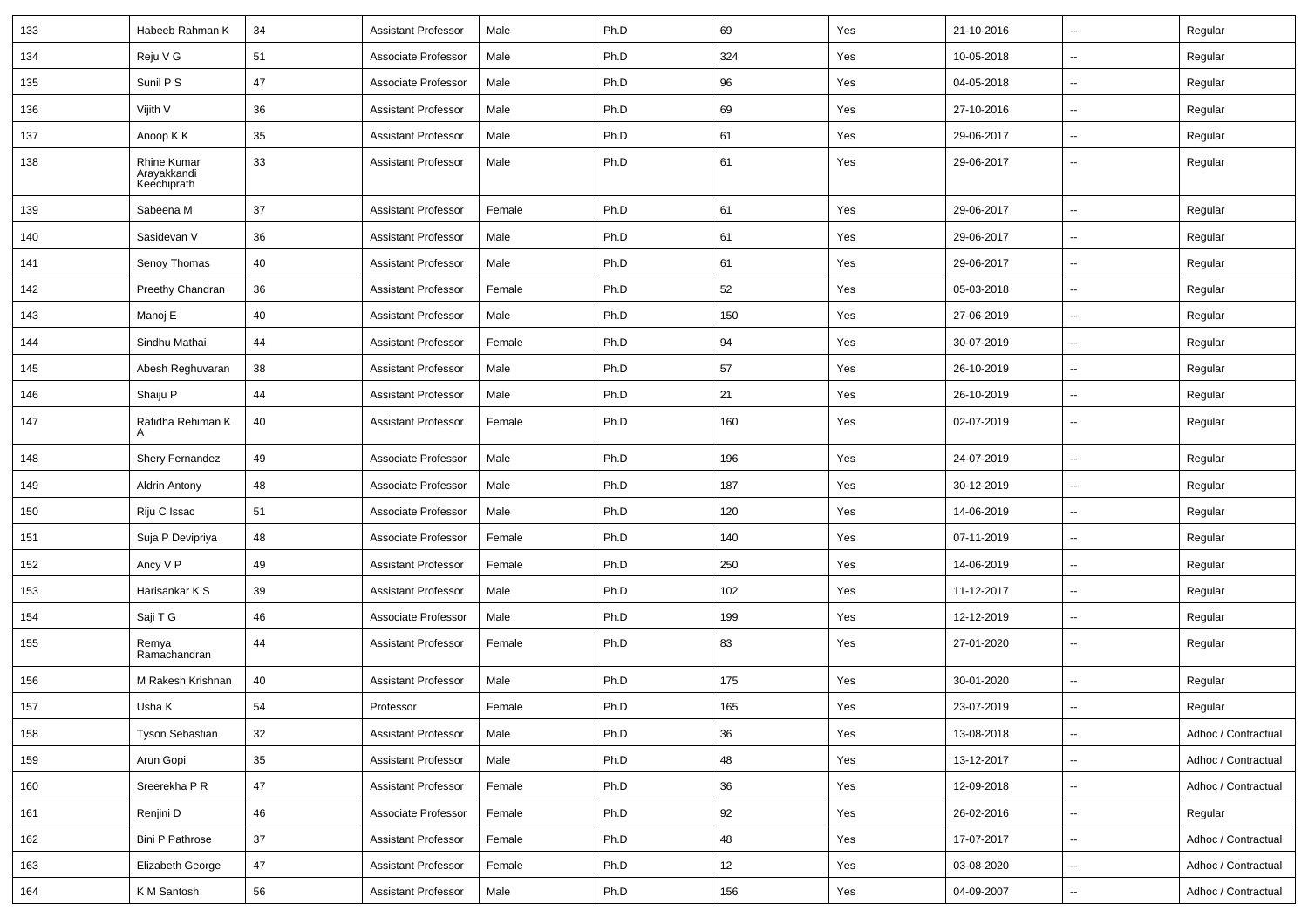| 165 | Manoj M G                 | 39 | Other                      | Male   | Ph.D  | 54             | Yes | 02-02-2019 | $\overline{\phantom{a}}$ | Regular |
|-----|---------------------------|----|----------------------------|--------|-------|----------------|-----|------------|--------------------------|---------|
| 166 | Ajil Kottayil             | 40 | Other                      | Male   | Ph.D  | 79             | Yes | 02-12-2019 | -−                       | Regular |
| 167 | Shandev P P               | 33 | <b>Assistant Professor</b> | Male   | Ph.D  | 4              | Yes | 15-03-2021 | $\overline{\phantom{a}}$ | Regular |
| 168 | P R Suresh                | 40 | <b>Assistant Professor</b> | Male   | Ph.D  | 10             | Yes | 30-10-2020 | $\overline{\phantom{a}}$ | Regular |
| 169 | Bhavya Balan<br>Chandrika | 40 | <b>Assistant Professor</b> | Female | Ph.D  | 13             | Yes | 10-06-2020 | --                       | Regular |
| 170 | Anitha C Kumar            | 43 | Associate Professor        | Female | Ph.D  | 136            | Yes | 22-02-2021 | $\overline{\phantom{a}}$ | Regular |
| 171 | Sreekala PP               | 35 | <b>Assistant Professor</b> | Female | Ph.D  | 6              | Yes | 11-01-2021 | $\overline{\phantom{a}}$ | Regular |
| 172 | Rajesh PP                 | 34 | <b>Assistant Professor</b> | Male   | Ph.D  | 12             | Yes | 09-10-2020 | $\overline{\phantom{a}}$ | Regular |
| 173 | Sreekanth PM              | 42 | <b>Assistant Professor</b> | Male   | Ph.D  | 52             | Yes | 14-01-2021 | $\overline{\phantom{a}}$ | Regular |
| 174 | Sneha Yogindran           | 32 | <b>Assistant Professor</b> | Female | Ph.D  | 6              | Yes | 25-01-2021 | $\overline{\phantom{a}}$ | Regular |
| 175 | Sayuj K P                 | 36 | <b>Assistant Professor</b> | Male   | Ph.D  | 6              | Yes | 15-02-2021 | $\overline{\phantom{a}}$ | Regular |
| 176 | Parvathy A                | 44 | Professor                  | Female | Ph.D  | 162            | Yes | 14-05-2021 | -−                       | Regular |
| 177 | Vinod P                   | 42 | Professor                  | Male   | Ph.D  | 148            | Yes | 11-02-2020 | $\sim$                   | Regular |
| 178 | Vishnukumar S             | 37 | Associate Professor        | Male   | Ph.D  | 17             | Yes | 11-06-2020 | $\overline{\phantom{a}}$ | Regular |
| 179 | Prabhakaran Hebbar        | 49 | Associate Professor        | Male   | Ph.D  | 152            | Yes | 22-01-2021 | $\overline{\phantom{a}}$ | Regular |
| 180 | Praneetha P               | 49 | Associate Professor        | Female | Ph.D  | 174            | Yes | 21-01-2021 | $\overline{\phantom{a}}$ | Regular |
| 181 | Sreelekha K N             | 26 | <b>Assistant Professor</b> | Female | M.A   | 12             | Yes | 14-01-2021 | $\overline{a}$           | Regular |
| 182 | Pankaj Sagar              | 33 | <b>Assistant Professor</b> | Male   | Ph.D  | 18             | Yes | 01-10-2020 | -−                       | Regular |
| 183 | Sheenu Thomas             | 52 | Professor                  | Female | Ph.D  | 246            | Yes | 26-03-2001 | Ξ.                       | Regular |
| 184 | Lalitha Cicily<br>Thomas  | 35 | <b>Assistant Professor</b> | Female | Ph.D  | 6              | Yes | 20-02-2021 | н.                       | Regular |
| 185 | Amal Dev T                | 33 | <b>Assistant Professor</b> | Male   | Ph.D  | $\overline{7}$ | Yes | 13-01-2021 | Ξ.                       | Regular |
| 186 | Honey H Das               | 34 | <b>Assistant Professor</b> | Female | Ph.D  | 12             | Yes | 14-01-2021 | н.                       | Regular |
| 187 | Naveen PU                 | 28 | <b>Assistant Professor</b> | Male   | M.Sc. | 12             | Yes | 15-01-2021 | $\overline{\phantom{a}}$ | Regular |
| 188 | Aparna Lakshmanan<br>S    | 41 | Associate Professor        | Female | Ph.D  | 124            | Yes | 14-01-2021 | --                       | Regular |
| 189 | Thathangatha<br>Banerjee  | 35 | <b>Assistant Professor</b> | Female | Ph.D  | 11             | Yes | 15-01-2021 | --                       | Regular |
| 190 | Thanushree Pandit         | 30 | <b>Assistant Professor</b> | Female | Ph.D  | 11             | Yes | 19-01-2021 | Ξ.                       | Regular |
| 191 | Shankar P                 | 32 | <b>Assistant Professor</b> | Male   | Ph.D  | 11             | Yes | 19-01-2021 | Ξ.                       | Regular |
| 192 | Vineeth Mohan<br>Parakkat | 34 | <b>Assistant Professor</b> | Male   | Ph.D  | 6              | Yes | 06-11-2021 | н.                       | Regular |
| 193 | Prasad V V                | 35 | <b>Assistant Professor</b> | Male   | Ph.D  | 6              | Yes | 02-08-2021 | $\sim$                   | Regular |
| 194 | Krishna Mohan K S         | 35 | <b>Assistant Professor</b> | Male   | Ph.D  | 10             | Yes | 17-02-2021 | $\sim$                   | Regular |
| 195 | Ginson Joseph             | 37 | <b>Assistant Professor</b> | Male   | Ph.D  | 12             | Yes | 15-01-2021 | −−                       | Regular |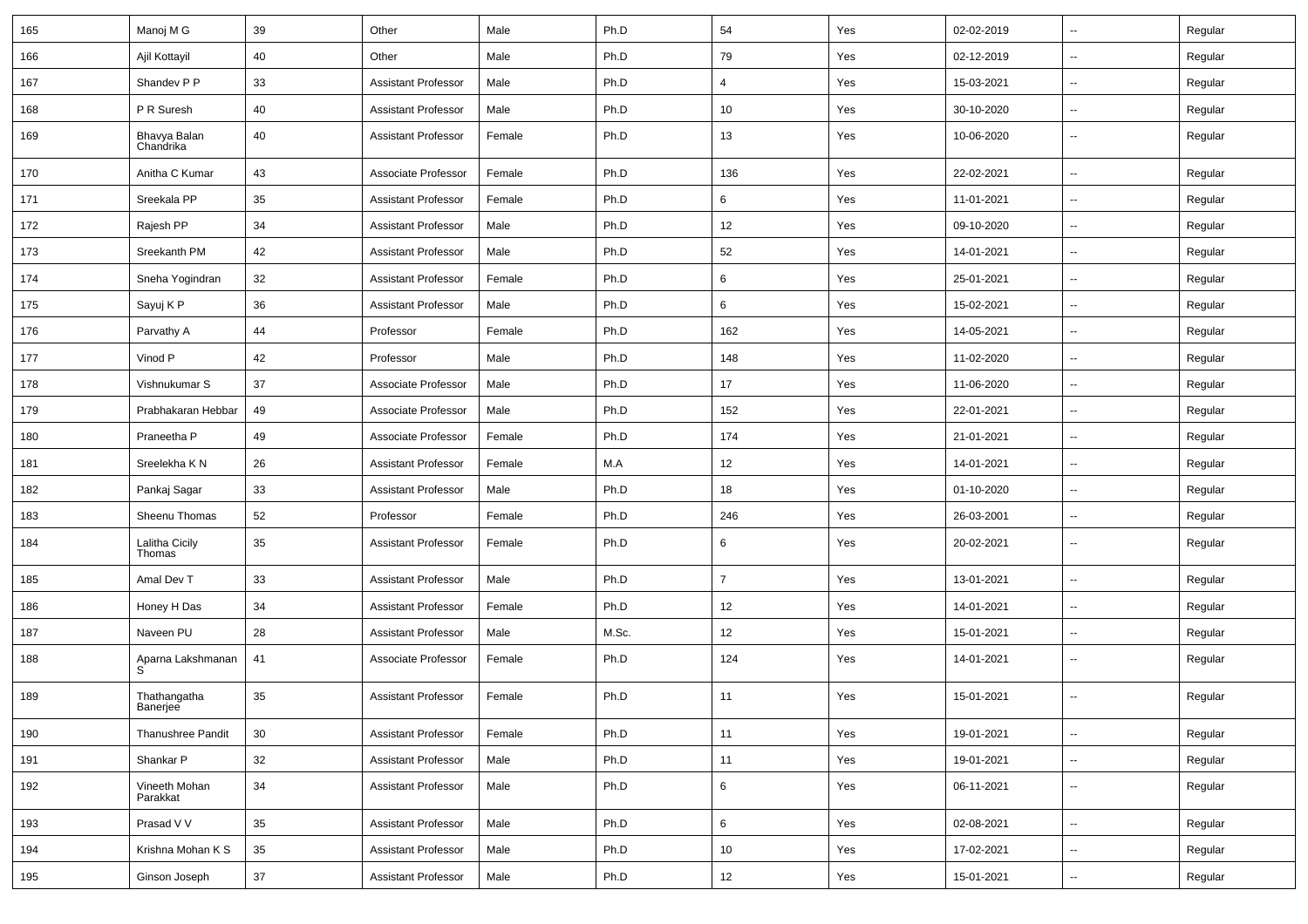| 196 | Meera K Prathap          | 32 | <b>Assistant Professor</b> | Female | Ph.D      | 11  | Yes | 14-01-2021 | $\overline{\phantom{a}}$ | Regular             |
|-----|--------------------------|----|----------------------------|--------|-----------|-----|-----|------------|--------------------------|---------------------|
| 197 | Lithin Thomas            | 27 | <b>Assistant Professor</b> | Male   | Ph.D      | 11  | Yes | 18-01-2021 | $\overline{\phantom{a}}$ | Regular             |
| 198 | Anoop C                  | 35 | <b>Assistant Professor</b> | Male   | M.Tech    | 14  | Yes | 30-10-2020 | $\overline{\phantom{a}}$ | Regular             |
| 199 | Mohammed Ashigu          | 37 | <b>Assistant Professor</b> | Male   | M.Tech    | 14  | Yes | 30-10-2020 | $\overline{\phantom{a}}$ | Regular             |
| 200 | Akram P A                | 34 | <b>Assistant Professor</b> | Male   | M.Tech    | 14  | Yes | 30-10-2020 | --                       | Regular             |
| 201 | Favas TK                 | 41 | <b>Assistant Professor</b> | Male   | Ph.D      | 12  | Yes | 11-06-2020 | $\overline{\phantom{a}}$ | Regular             |
| 202 | Aravind KR               | 31 | <b>Assistant Professor</b> | Male   | M.Tech    | 14  | Yes | 30-10-2020 | $\overline{\phantom{a}}$ | Regular             |
| 203 | Princy T                 | 34 | <b>Assistant Professor</b> | Female | Ph.D      | 14  | Yes | 22-10-2020 | $\overline{\phantom{a}}$ | Regular             |
| 204 | <b>Thomas Kurian</b>     | 60 | Professor                  | Male   | Ph.D      | 204 | Yes | 14-07-2004 | $\overline{\phantom{a}}$ | Regular             |
| 205 | Manickam V               | 42 | <b>Assistant Professor</b> | Male   | Ph.D      | 48  | Yes | 01-03-2018 | $\overline{\phantom{a}}$ | Adhoc / Contractual |
| 206 | Thanvi Fathima<br>Rahman | 31 | <b>Assistant Professor</b> | Female | Ph.D      | 60  | Yes | 07-06-2018 | ۰.                       | Adhoc / Contractual |
| 207 | I G Rathish              | 41 | <b>Assistant Professor</b> | Male   | Ph.D      | 155 | Yes | 17-08-2015 | --                       | Regular             |
| 208 | T G Agitha               | 57 | Professor                  | Female | Ph.D      | 192 | Yes | 17-05-2005 | $\overline{\phantom{a}}$ | Regular             |
| 209 | Ronald Benjamin          | 42 | <b>Assistant Professor</b> | Male   | Ph.D      | 60  | Yes | 28-02-2018 | $\overline{\phantom{a}}$ | Adhoc / Contractual |
| 210 | Praveen C S              | 35 | <b>Assistant Professor</b> | Male   | Ph.D      | 4   | Yes | 01-03-2021 | $\overline{\phantom{a}}$ | Regular             |
| 211 | Satheesh Babu P K        | 50 | Associate Professor        | Male   | Ph.D      | 228 | Yes | 14-03-2021 | --                       | Regular             |
| 212 | Jorphin Joseph           | 42 | <b>Assistant Professor</b> | Male   | Ph.D      | 127 | Yes | 10-06-2021 | $\overline{\phantom{a}}$ | Regular             |
| 213 | Shaju S S                | 37 | <b>Assistant Professor</b> | Male   | Ph.D      | 29  | Yes | 10-06-2021 | $\overline{\phantom{a}}$ | Regular             |
| 214 | Mohamed Ameen P          | 38 | <b>Assistant Professor</b> | Male   | Ph.D      | 4   | Yes | 01-03-2021 | --                       | Regular             |
| 215 | Joji V S                 | 53 | Associate Professor        | Male   | Ph.D      | 75  | Yes | 25-03-2021 | $\overline{\phantom{a}}$ | Regular             |
| 216 | Lix John                 | 37 | <b>Assistant Professor</b> | Male   | M.Sc(Phy) | 60  | Yes | 15-10-2016 | --                       | Adhoc / Contractual |
| 217 | Jidesh P                 | 43 | Associate Professor        | Male   | M.Sc.     | 123 | Yes | 08-09-2021 | --                       | Regular             |
| 218 | Anoop Chithrasenan       | 35 | <b>Assistant Professor</b> | Male   | M.Tech    | 9   | Yes | 30-10-2020 | --                       | Regular             |
| 219 | George Joseph            | 37 | <b>Assistant Professor</b> | Male   | Ph.D      | 65  | Yes | 22-02-2016 | $\overline{\phantom{a}}$ | Adhoc / Contractual |
| 220 | Vinod V Nair             | 47 | <b>Assistant Professor</b> | Male   | Ph.D      | 65  | Yes | 22-02-2016 | u.                       | Adhoc / Contractual |
| 221 | Nimitha Aboobaker        | 38 | <b>Assistant Professor</b> | Female | Ph.D      | 38  | Yes | 02-08-2020 | u.                       | Adhoc / Contractual |
| 222 | Rajeshwari R             | 44 | <b>Assistant Professor</b> | Female | Ph.D      | 46  | Yes | 21-02-2021 | $\overline{\phantom{a}}$ | Adhoc / Contractual |
| 223 | Anjana Girish            | 34 | <b>Assistant Professor</b> | Female | LLM       | 60  | Yes | 05-07-2015 | Ξ.                       | Regular             |
| 224 | Anson C J                | 35 | <b>Assistant Professor</b> | Male   | Ph.D      | 49  | Yes | 03-03-2019 | Ξ.                       | Regular             |
| 225 | Roy V Paul               | 58 | Associate Professor        | Male   | M.Tech    | 331 | Yes | 08-01-2003 | --                       | Regular             |
| 226 | Ajin C Sajeevan          | 35 | <b>Assistant Professor</b> | Male   | Ph.D      | 72  | Yes | 27-07-2015 | $\overline{\phantom{a}}$ | Adhoc / Contractual |
| 227 | Beena Mary John          | 35 | <b>Assistant Professor</b> | Female | Ph.D      | 85  | Yes | 19-12-2019 | Щ,                       | Adhoc / Contractual |
| 228 | Ramesh Babu T            | 66 | Other                      | Male   | Ph.D      | 351 | Yes | 01-07-2015 | ۰.                       | Adhoc / Contractual |